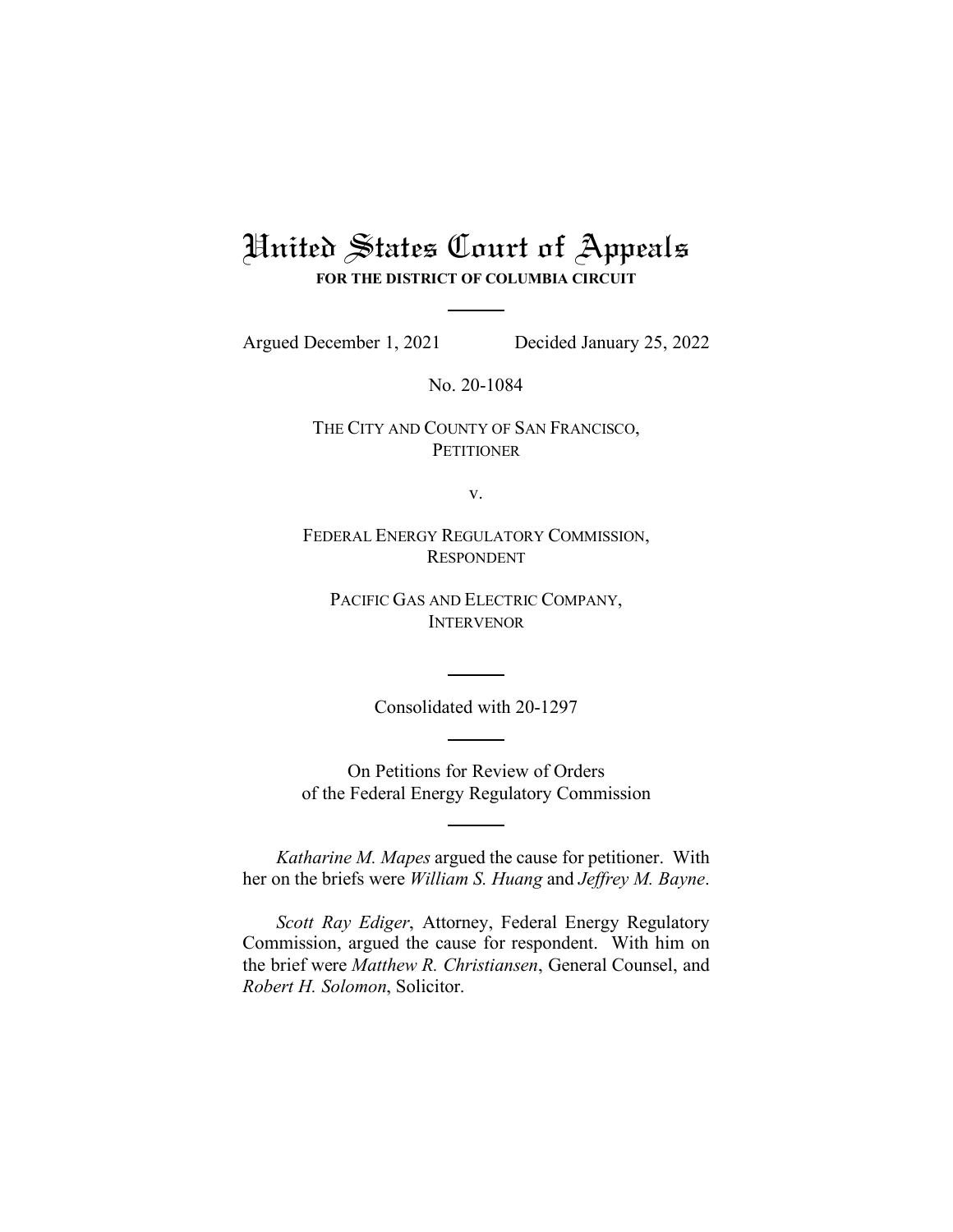*Joshua S. Levenberg* argued the cause for intervenor Pacific Gas and Electric Company in support of respondent. With him on the brief was *Alexandra J. Ward*. *Alyssa T. Koo* entered an appearance.

# No. 20-1313

# CITY AND COUNTY OF SAN FRANCISCO, **PETITIONER**

v.

# FEDERAL ENERGY REGULATORY COMMISSION, RESPONDENT

Consolidated with 20-1458

On Petitions for Review of Orders of the Federal Energy Regulatory Commission

*Katharine M. Mapes* argued the cause for petitioner. With her on the briefs were *William S. Huang* and *Jeffrey M. Bayne*.

*Scott Ray Ediger*, Attorney, Federal Energy Regulatory Commission, argued the cause for respondent. With him on the brief were *Matthew R. Christiansen*, General Counsel, and *Robert H. Solomon*, Solicitor.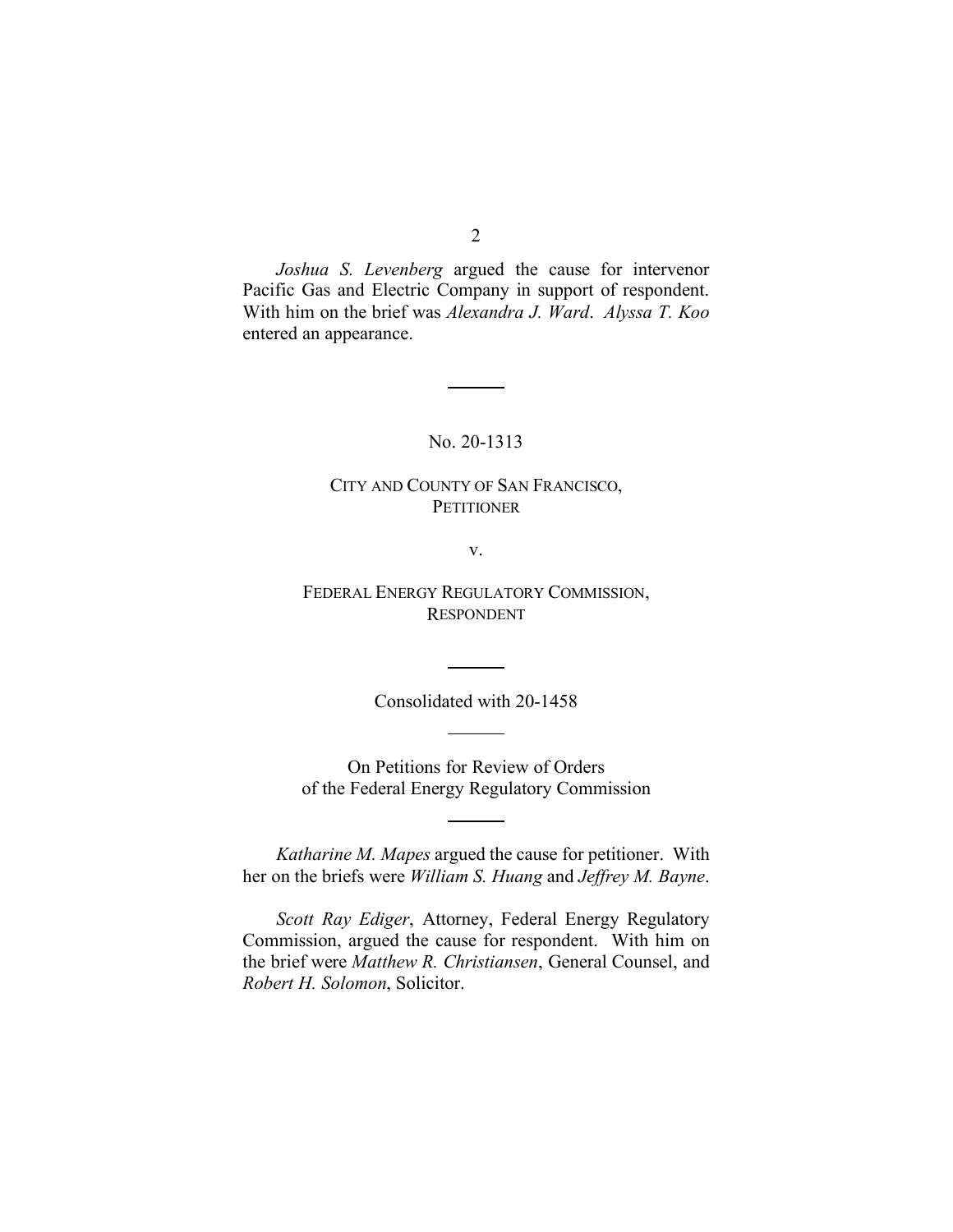*Alexandra J. Ward* argued the cause for intervenor Pacific Gas and Electric Company in support of respondent. With her on the brief were *Joshua S. Levenberg*, *Laura Edelstein*, *Steven J. Ross,* and *Shaun M. Boedicker. Alyssa T. Koo* entered an appearance.

Before: SRINIVASAN, *Chief Judge*, ROGERS and TATEL, *Circuit Judges*.

#### Opinion for the Court by *Circuit Judge* ROGERS.

ROGERS, *Circuit Judge*: San Francisco petitions for review of orders by the Federal Energy Regulatory Commission denying its complaints and requests for rehearing regarding its delivery of electricity to end users. San Francisco purchases distribution services from the Pacific Gas & Electric Company ( $PG\&E'$ ) under the terms of its open-access Tariff. challenged PG&E's refusal to: (1) offer secondary-voltage service in lieu of more burdensome primary-voltage service to certain San Francisco sites and (2) provide service to delivery points that San Francisco maintains are eligible for service under the Tariff's grandfathering provision. San Francisco contends that the Commission erred both when it found that PG&E's denial of secondary-voltage service was consistent with Tariff requirements and the Federal Power Act, and when it interpreted the Tariff's grandfathering provision narrowly to allow PG&E's interpretation. For the following reasons, the court grants San Francisco's petitions.

# **I.**

Electricity flows from generators to end users in two stages: transmission and distribution. Transmission lines transport bulk power from generators across long distances. That power is reduced to a lower voltage by a transformer and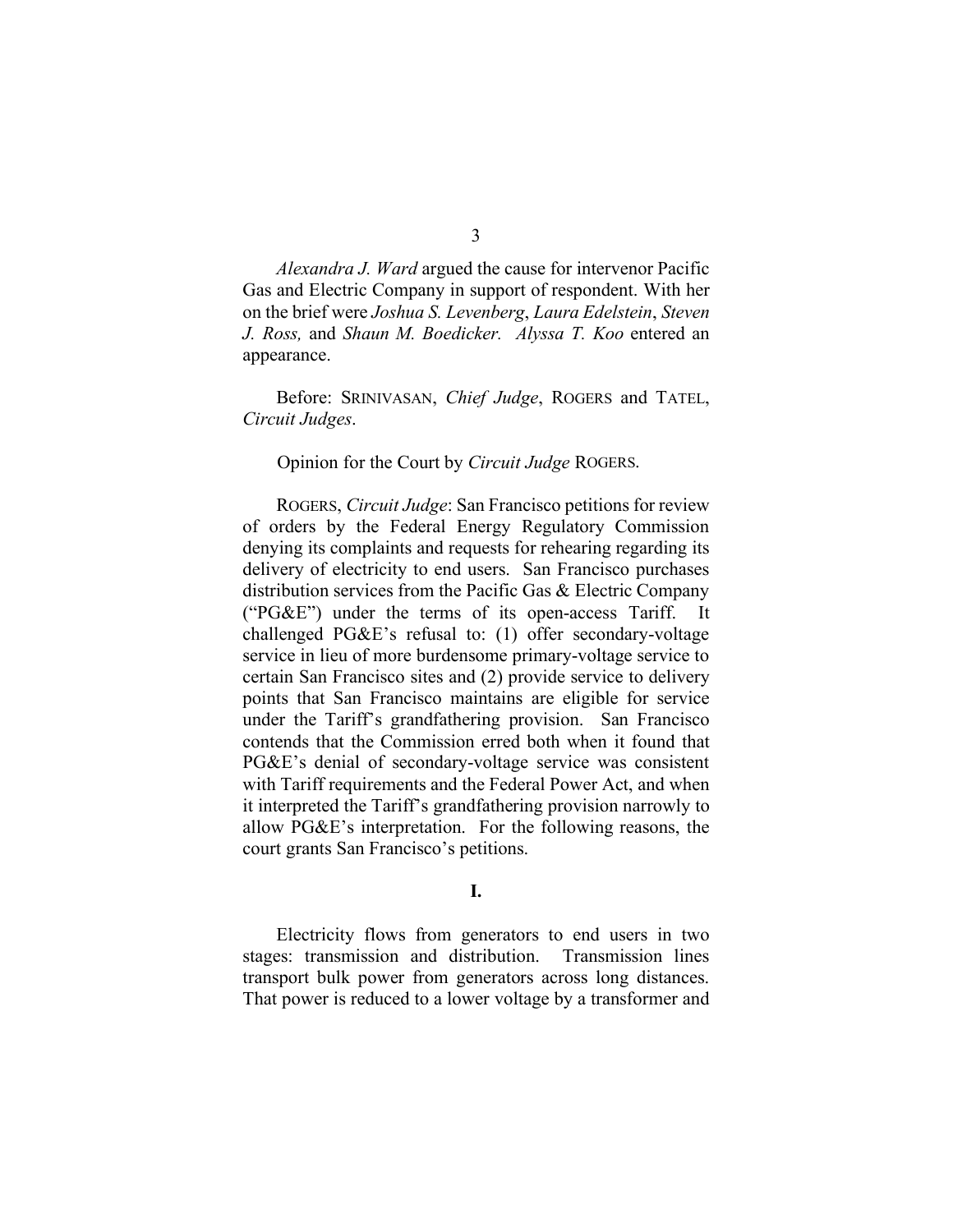flows to consumers through distribution lines. U.S. Dep't of Energy, *United States Electricity Primer*, *DOE/OE-0017*, at 13, 21 (July 2015). Distribution lines operate at higher (primary) and lower (secondary) voltages. Because consumers typically cannot use electricity at primary voltages, consumers that receive primary-voltage service require a transformer to reduce the electricity's voltage in addition to primary metering and other equipment. Therefore, primary-voltage service involves relatively high fixed costs, but is cheaper per unit of electricity provided. By contrast, secondary-voltage service has lower fixed costs but higher unit costs. *See* Complaint (No. 20-1313), Decl. of Rod Maslowski, Senior Consultant with Flynn Resource Consultants, ¶¶ 7-8.

San Francisco's publicly owned utility, the San Francisco Public Utilities Commission, owns a power supply system in the Hetch Hetchy Valley and transmission lines that transmit power to San Francisco. *Id.* at 5-6. San Francisco sells Hetch Hetchy power directly to the end-users in the city. It obtained the property rights to develop the Hetch Hetchy System under the Raker Act of 1913, Pub. L. No. 63-41, 38 Stat. 242 (1913). There, "Congress was motivated by a desire to provide the people of San Francisco with the advantages of cheap power and City competition with private power companies such as Pacific Gas and Electric." *City & Cnty. of San Francisco v. United Airlines*, 616 F.2d 1063, 1068 (9th Cir. 1979).

San Francisco does not own distribution lines, however, and relies on PG&E's distribution system to serve its end-users. Complaint (No. 20-1313) at 2. It prefers to receive secondary voltage from PG&E's distribution system because electricity from PG&E is delivered to over 2,200 metered interconnection points, most of which serve a single building. *Id.* at 3, Maslowski Decl. ¶ 6. Because a relatively small amount of electricity is required at many points, San Francisco prefers to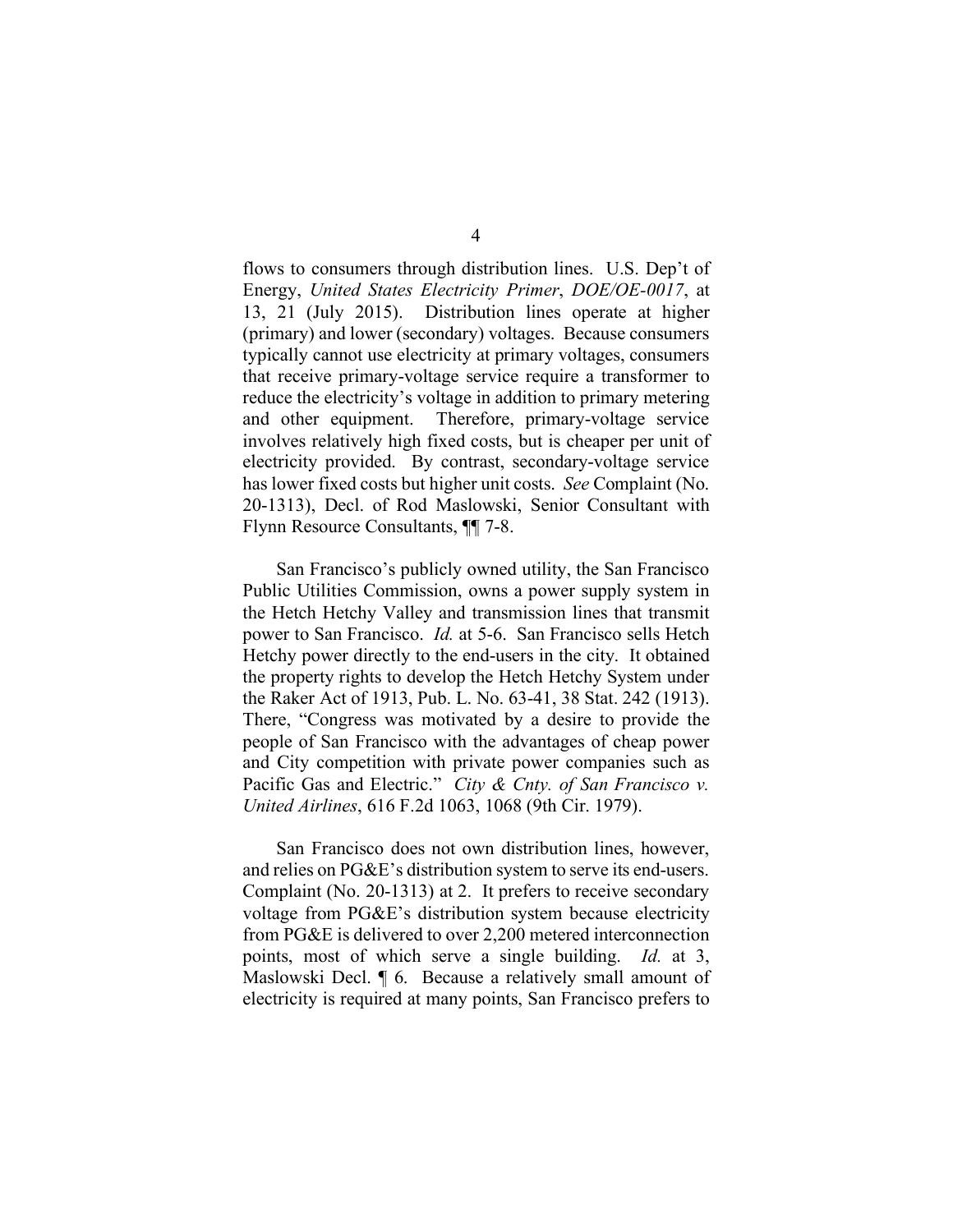avoid the high fixed costs of receiving primary-voltage service at each point. *Id.* at 17. And because PG&E's retail service area covers the city, the San Francisco Commission is both a customer and competitor of PG&E.

From 1945 to 2015, San Francisco purchased wholesale distribution service from PG&E under a series of bilateral agreements, the most recent of which was signed in 1987. While San Francisco was receiving service pursuant to the 1987 agreement, the Federal Energy Regulatory Commission (the "Commission") approved PG&E's Tariff, which stated the generally applicable terms for "open-access" wholesale distribution service. Pac. Gas & Elec. Co., Wholesale Distribution Tariff, FERC Electric Tariff Volume No. 4, Docket Nos. EL15-3-002, et al., Ex. PGE-7.

#### **II.**

San Francisco's complaint in No. 20-1313 concerns PG&E's refusal to provide secondary-voltage distribution service at certain interconnection points.

#### **A.**

In 2015, San Francisco entered a new contract with PG&E for service under its open-access Tariff. Complaint at 2. Under their previous agreement, 96% of its end-users were connected to PG&E's distribution system at secondary voltage. *Id.*, Maslowski Decl. **[6. PG&E allows retail customers to receive** secondary voltage if their demand is below 3,000 kW. Complaint, Maslowski Decl. ¶ 7. PG&E currently provides secondary-voltage service to the Western Area Power Administration ("Western") and the Power and Water Resources Pooling Authority ("Pooling Authority") for demands as high as 428 kilowatts ("kW") for Western and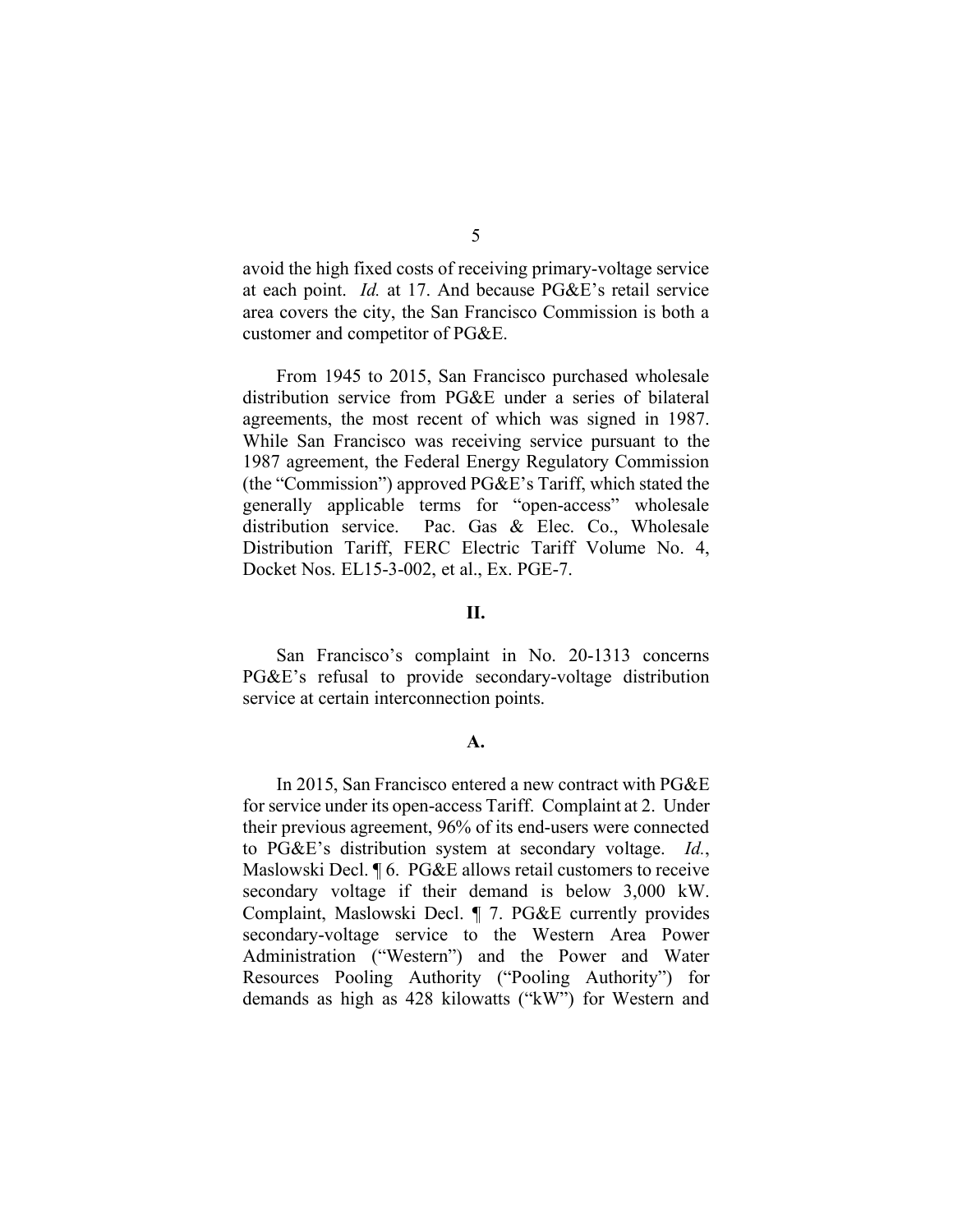1,296 kW for the Pooling Authority. Request for Rehearing at 16-17.

On January 28, 2019, San Francisco filed a complaint with the Commission pursuant to Sections 206, 306, and 309 of the Federal Power Act ("FPA"), 16 U.S.C. §§ 824e, 825e, 825h. San Francisco alleged that PG&E has "consistently" refused to make new interconnections at secondary voltage unless the total electricity demand is less than 75 kW. Complaint at 10. This practice, it claimed, (1) was unjust, unreasonable, and unduly discriminatory, and (2) violated the terms of the Wholesale Distribution Tariff. *Id.* at 1. Further, it alleged that PG&E had categorically denied San Francisco's applications for secondary-voltage service for demands above 75 kW while granting secondary-voltage service for much larger demands for its own retail customers and other wholesale customers such as Western. *Id.* at 3, 21, Maslowski Decl. ¶ 27. PG&E's denials of secondary-voltage service, allegedly, "have imposed undue burdens and costs on San Francisco," including "delays." *Id.* at 31-32. Yet PG&E's Tariff required it to offer secondary service whenever requested, and to expand its infrastructure when such service was initially infeasible. *Id.* at 23-27. San Francisco also objected to PG&E's refusal to provide "primary plus" service in the alternative, where San Francisco would receive secondary voltage while paying PG&E for maintaining the facilities necessary to provide secondary voltage. *Id.* at 16, Maslowski Decl. ¶ 9.

PG&E acknowledged that its Tariff provides for two levels of service but maintained that it had not given customers the right to dictate the level of service to be received. Answer to Complaint at 5-6. It also denied that it had a categorical 75 kW threshold for secondary-voltage applications, noting that most of San Francisco's new interconnections were at secondary voltage, including many above 75 kW, and that it had regularly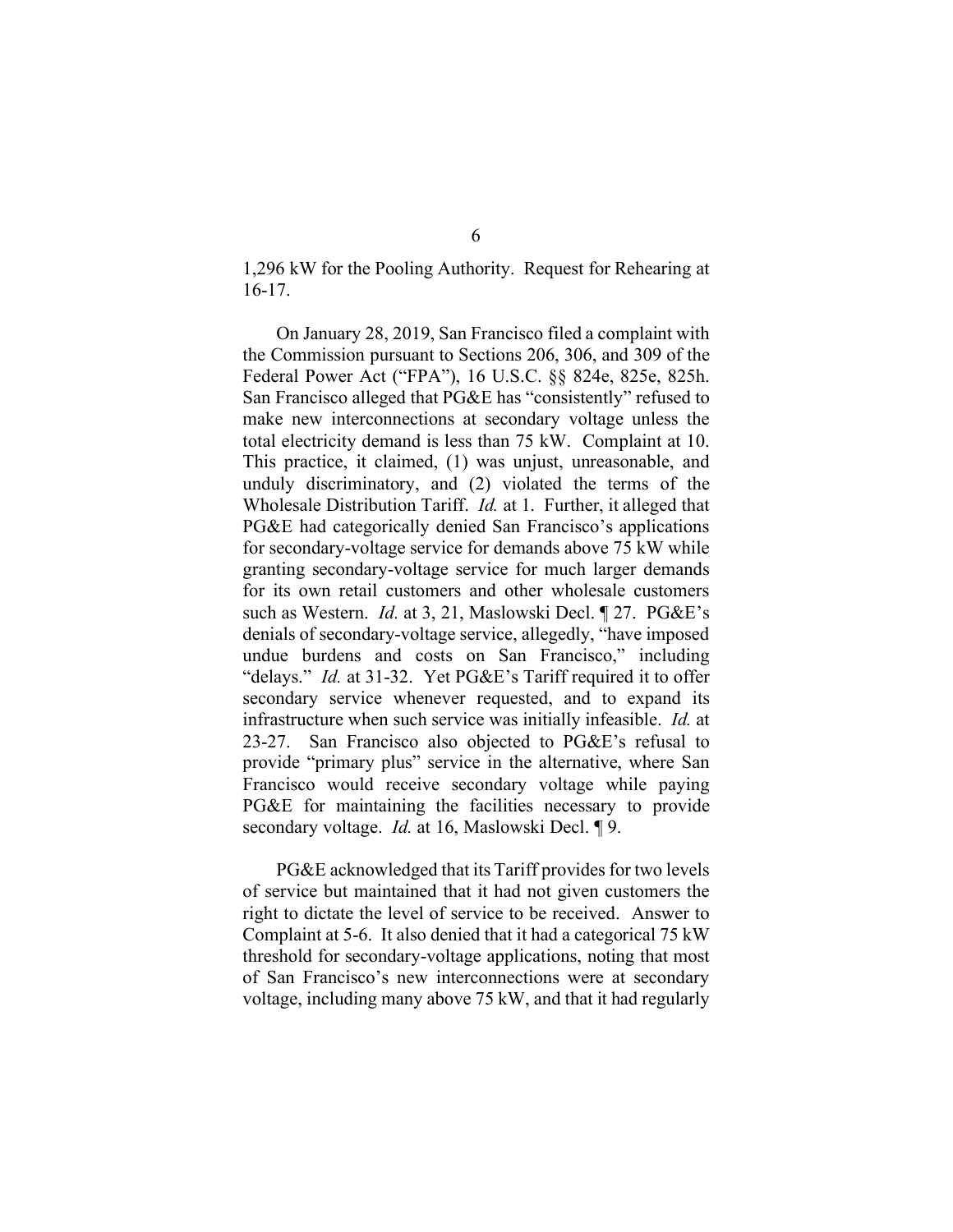granted variances to San Francisco. *Id.* at 7-15. Any denials of secondary-voltage service, it asserted were supported by "technical, safety, reliability, and operational reasons." *Id.* at 15. Further, PG&E claimed that San Francisco was to blame for many of the delays in service, *id.* at 23, and that Western's secondary-voltage service was governed by a settlement agreement to which San Francisco is not a party, *id.* at 28-29.

Evidence before the Commission showed that since 2015, many of San Francisco's new interconnection requests exceeding 75 kW have been denied secondary service by PG&E, and that the proportion of new interconnections above 75 kW receiving primary service has increased since 2015. *See id.* at 11 (chart 3). Specifically, PG&E had stated that "if the requested [demand] exceeds 75 kW, PG&E informs [San Francisco] that it will need to take primary service." *Id.* at 30. In some instances, San Francisco was initially denied secondary-voltage service, but negotiated for secondary voltage or a "secondary metering" arrangement, reducing its costs of receiving primary voltage. Complaint at 13-14; Decl. of Barbara Hale, Asst. Gen. Mgr., San Francisco Public Utilities Commission, ¶¶ 9-11. In July 2019, PG&E advised San Francisco that it "is not willing to make additional accommodations without a long-term solution." Letter from Yilma Hailemichael, PG&E Mgr., to Ramon Abueg, Dep. Mgr. Operations at San Francisco Pub. Utils. Comm'n, at 3 (July 1, 2019) (hereinafter, the July 1, 2019 Letter).

The Commission denied San Francisco's complaint, ruling that PG&E should retain discretion to determine what level of service is most appropriate for a customer because the provider "is ultimately responsible for the safety and reliability of its distribution system." Order, 171 FERC ¶ 61,021 at P 38 (2020). It found that San Francisco received secondary service for the "majority of its interconnections with PG&E," *id.* P 36,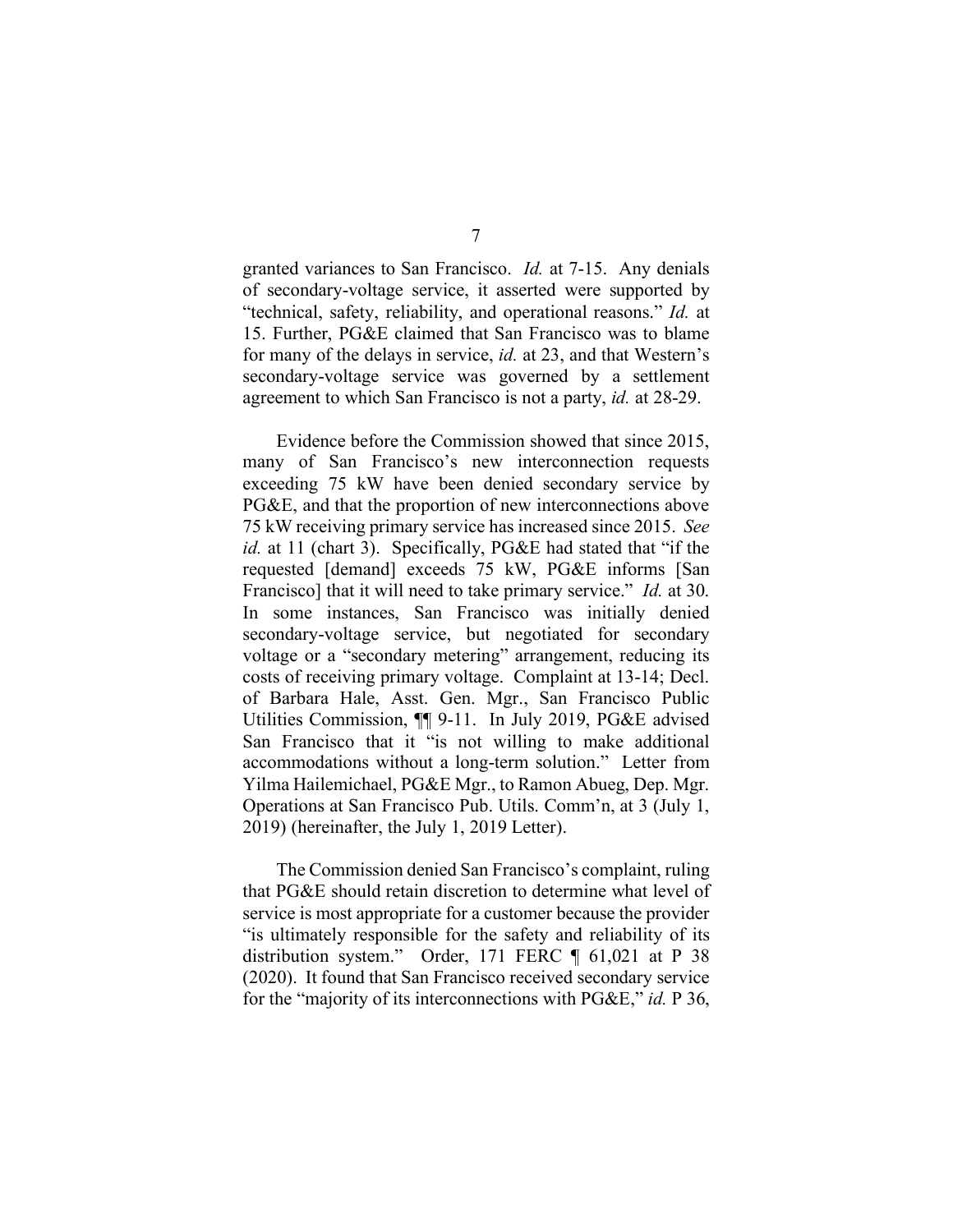as well as variances for other interconnections. *Id.* P 37. Noting that "primary service is the norm for utility-to-utility interconnections," *id.*, the Commission distinguished the service provided to retail customers and wholesale customers whose service was governed by a settlement agreement. *Id.* PP 37-38, 42. In its view, San Francisco was to blame for delays, which were "largely a consequence of requesting interconnection for projects with [demands] greater than what PG&E has normally accepted for secondary service" and "San Francisco's own delays in responding to PG&E." *Id.* PP 39- 40. The Commission denied San Francisco's request for rehearing. Order Addressing Arguments Raised on Rehearing, 172 FERC ¶ 61,021 (2020) (Rehearing Order).

San Francisco petitions for review of the Order and Rehearing Order (collectively, the "Voltage Orders").

#### **B.**

San Francisco contends in petitioning for review that (1) the Commission's Voltage Orders were arbitrary and capricious in deeming PG&E's secondary-service practice just and reasonable, (2) the Commission failed to meet its mandate under the FPA to prevent undue discrimination, and (3) the Voltage Orders are inconsistent with PG&E's Tariff and the filed-rate doctrine.

#### **1.**

As a threshold matter, PG&E maintains that San Francisco's first and second challenges are moot in light of PG&E's proposal of a revised tariff that offers only primary service. Thus, ruling in San Francisco's favor on either of the two issues would have no remedial effect, it claims, because PG&E "no longer has discretion . . . to allow secondary voltage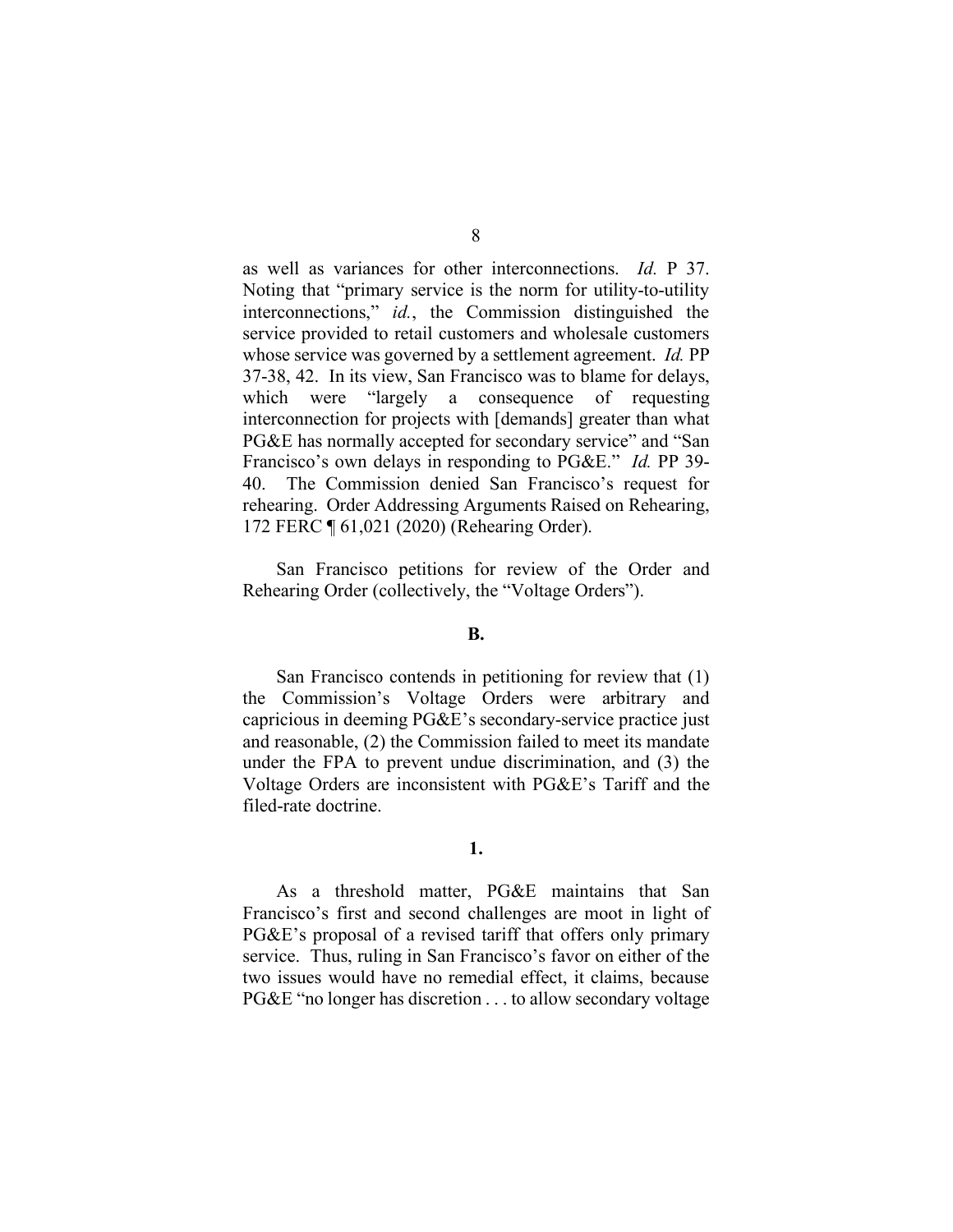interconnections." PG&E Br. 15. PG&E concedes that San Francisco's claim that PG&E violated its original tariff is not moot because retrospective relief is still available. PG&E Br. 19. PG&E's mootness argument is unpersuasive given the provisional nature of the proposed tariff revision.

A "case is moot if the dispute is no longer embedded in any actual controversy about the plaintiffs' particular legal rights." *Already, LLC v. Nike, Inc.*, 568 U.S. 85, 91 (2013) (internal quotation marks omitted). San Francisco petitioned for review of the Order denying its complaint on August 17, 2020. On September 15, 2020, PG&E filed proposed tariff changes, which the Commission accepted on November 13, 2020, while expressing no view on whether the revised tariff was just, reasonable, and nondiscriminatory. *Pac. Gas & Elec. Co.*, 173 FERC ¶ 61,140 at P 42 (2020). The Commission suspended the proposed revisions for five months, to be effective April 15, 2021, and ordered an evidentiary hearing on its legality. *Id.* The hearing was held in abeyance to encourage settlement discussions, which, as of November 23, 2021, are ongoing. Status Report of Settlement Judge, FERC Docket No. ER20-2878 (Nov. 23, 2021).

The Commission's "[a]cceptance of a filing decides nothing concerning the merits of a case; it merely reserves the issues pending a hearing." *Papago Tribal Util. Auth. v. FERC*, 628 F.2d 235, 240 (D.C. Cir. 1980). There, the court held that the Commission's refusal to reject a rate filing was an interlocutory decision that was not final, reviewable agency action. *Id.* Under PG&E's logic, a utility could moot any challenge to its conduct by filing a revised tariff with the Commission that would require that conduct. Because the Commission has not ruled on the legality of the revised tariff, and because San Francisco also seeks retrospective relief, its claims are not moot.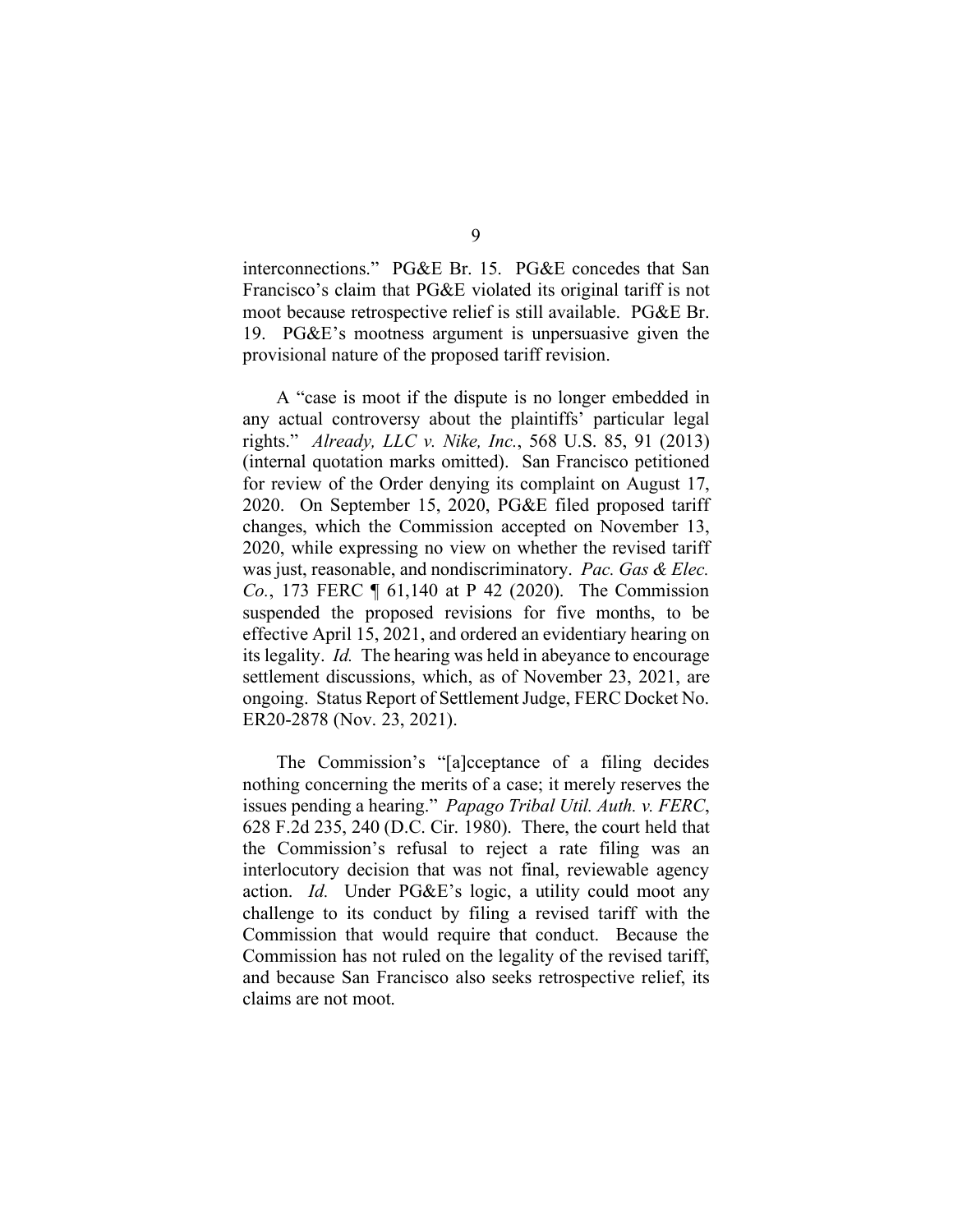**2.**

10

Turning to the merits, San Francisco contends that the Commission did not identify any "safety or reliability risks" that would arise from providing secondary-voltage service to San Francisco. SF Br. 28. Rather, it maintains that the Commission "offers only vague conclusory statements about PG&E's general need to assure safety and reliability," which are not grounds on which the Voltage Orders can be upheld. *Id.* at 29.

The court reviews the Commission's orders under the arbitrary and capricious standard. *See, e.g.*, *Emera Me. v. FERC*, 854 F.3d 9, 21 (D.C. Cir. 2017). A court "must uphold a rule if the agency has 'examine[d] the relevant [considerations] and articulate[d] a satisfactory explanation for its action[,] including a rational connection between the facts found and the choice made." *FERC v. Elec. Power Supply Ass'n*, 577 U.S. 260, 292 (2016) (quoting *Motor Vehicle Mfrs. Ass'n of U.S., Inc. v. State Farm Mut. Auto. Ins. Co.*, 463 U.S. 29, 43 (1983)).

PG&E identified two concerns in its Answer to the Complaint. First, the request for secondary-voltage service might be too far from the necessary infrastructure. Answer to Complaint at 6. Second, secondary-voltage equipment lacks unique operating numbers, making it more difficult to service. *Id.* at 16. The Commission's Voltage Orders, however, do not reference any specific risks to safety or reliability with respect to San Francisco's requests. The Commission concluded only that PG&E is "ultimately responsible for the safety and reliability of its distribution system" and should have "discretion to determine what level of service is both appropriate and available based upon the status and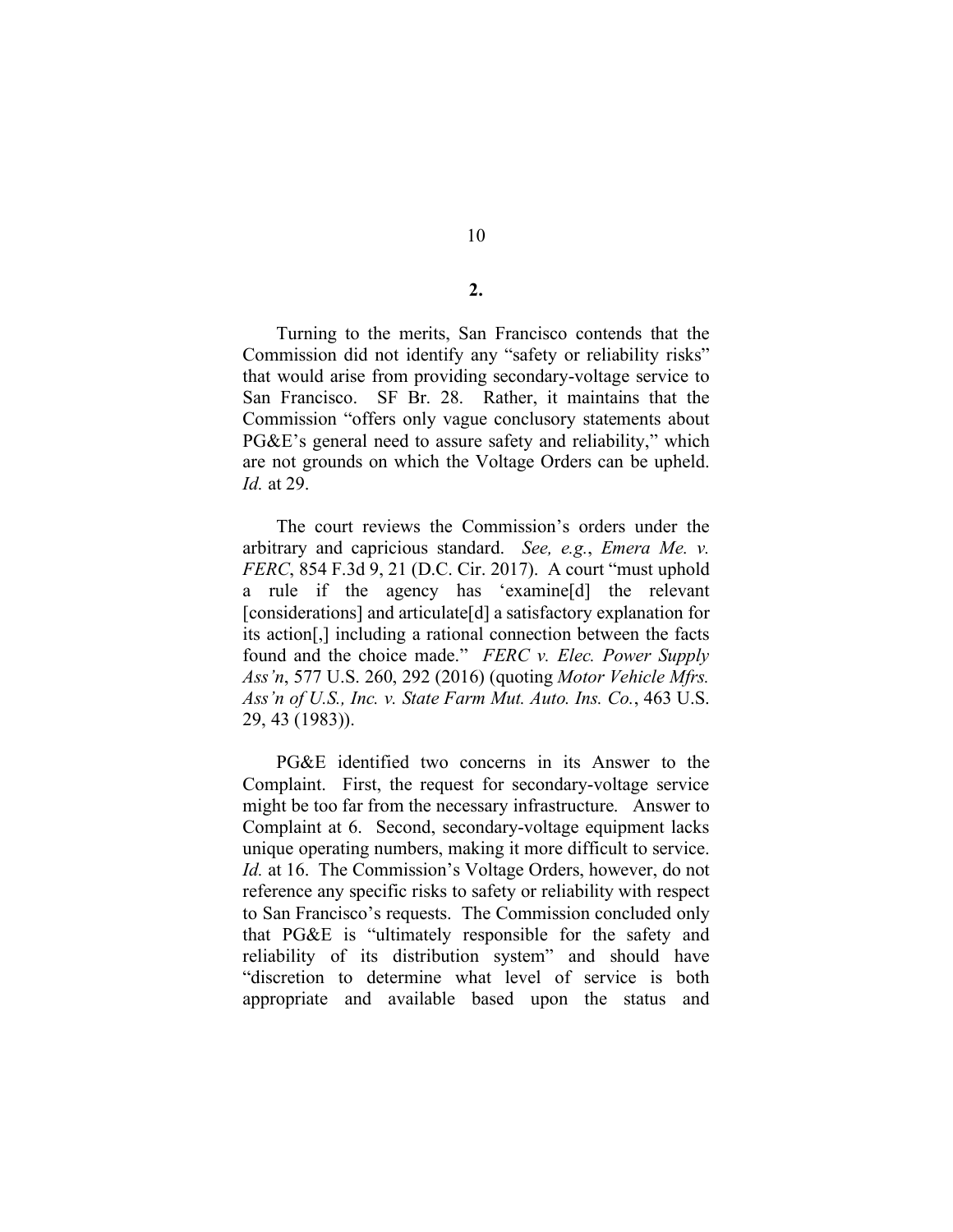configuration of its . . . facilities and the nature and location of the interconnection request." Order P 38. For support, the Commission cites page 6 of PG&E's Answer without explanation. *Id.* P 38 n.82.

The Commission's "passing reference to relevant factors," such as safety and reliability, "is not sufficient to satisfy the Commission's obligation to carry out 'reasoned' and 'principled' decisionmaking." *Mo. Pub. Serv. Comm'n v. FERC*, 234 F.3d 36, 41 (D.C. Cir. 2000). That is so when the Commission refers only generally to safety and reliability without explaining what the risks are, much less examining PG&E's claims. A declaration by PG&E engineer Michael Thibault stated that "interconnection at the secondary voltage level between utilities is not at all typical and . . . is not 'Good Utility Practice,'" and that "secondary interconnections between utilities create ambiguity and operational and engineering challenges." Order P 37 n.79 (citing Answer to Complaint, Thibault Decl. ¶¶ 11-12). Although this suggests that providing secondary service to a utility may present challenges for PG&E, the declaration does not concretely describe the challenges with respect to San Francisco's requests for secondary service.

Further, the Commission's conclusion that PG&E should have discretion to determine which voltage level is most appropriate is belied by the record to the extent PG&E would apply a categorical rule. The July 1, 2019 Letter hardly indicates that PG&E intends to evaluate San Francisco's applications on a case-by-case basis. *See* July 1, 2019 Letter at 3. Although the Commission viewed PG&E's statement to be "primarily in reference to specific projects" and that San Francisco's concerns about being denied accommodations were "speculative," Order P 40 n.90, the Commission cited no portion of the Letter that limits its relevance to specific projects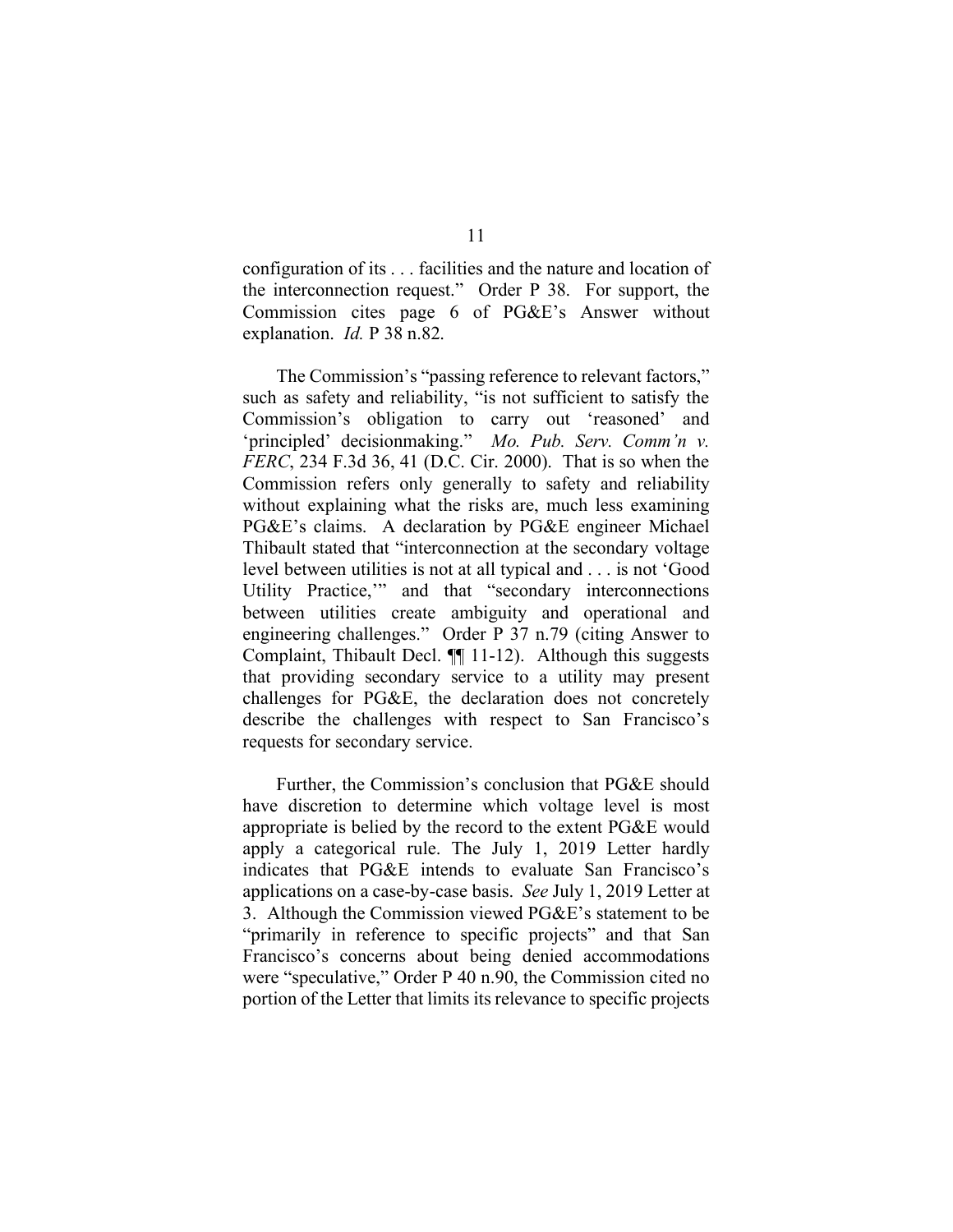and provided no reason that a "long-term solution" is possible or probable.

San Francisco also contends that the Commission was arbitrary and capricious in concluding that PG&E may deny secondary-voltage service to San Francisco because the industry norm for utility-to-utility interconnections is primary voltage. Here, it contends that the Commission failed to address the fact that San Francisco interconnects to PG&E at numerous small points of interconnection, rather than a few large points as is typical for a utility-to-utility interconnection. Reply to Answer at 15-16; Request for Rehearing at 30-31. Neither of the Voltage Orders explain why deference to industry norms is reasonable in light of San Francisco's geographical configuration, which differs from that of other utilities. *See* Request for Rehearing at 30-31. Rather, the Commission applied the industry norm with no explanation beyond stating that such norms "inform expectations." Rehearing Order P 9 n.23. Maybe so. But the Commission does not explain why San Francisco should have expected to be bound by an industry norm involving much higher demands than it has historically required, or why its expectations are a valid basis for PG&E's denials of its requests. Again, the Commission's passing reference to "ambiguity and operational or engineering challenges" arising from secondary interconnections between utilities without further elaboration, does not provide sufficient justification for its conclusion. Order P 37 n.79 (citing Answer to Complaint, Thibault Decl. ¶¶ 11-12). Consequently, the Voltage Orders do not satisfy arbitrary-and-capricious review. *See State Farm*, 463 U.S. at 43.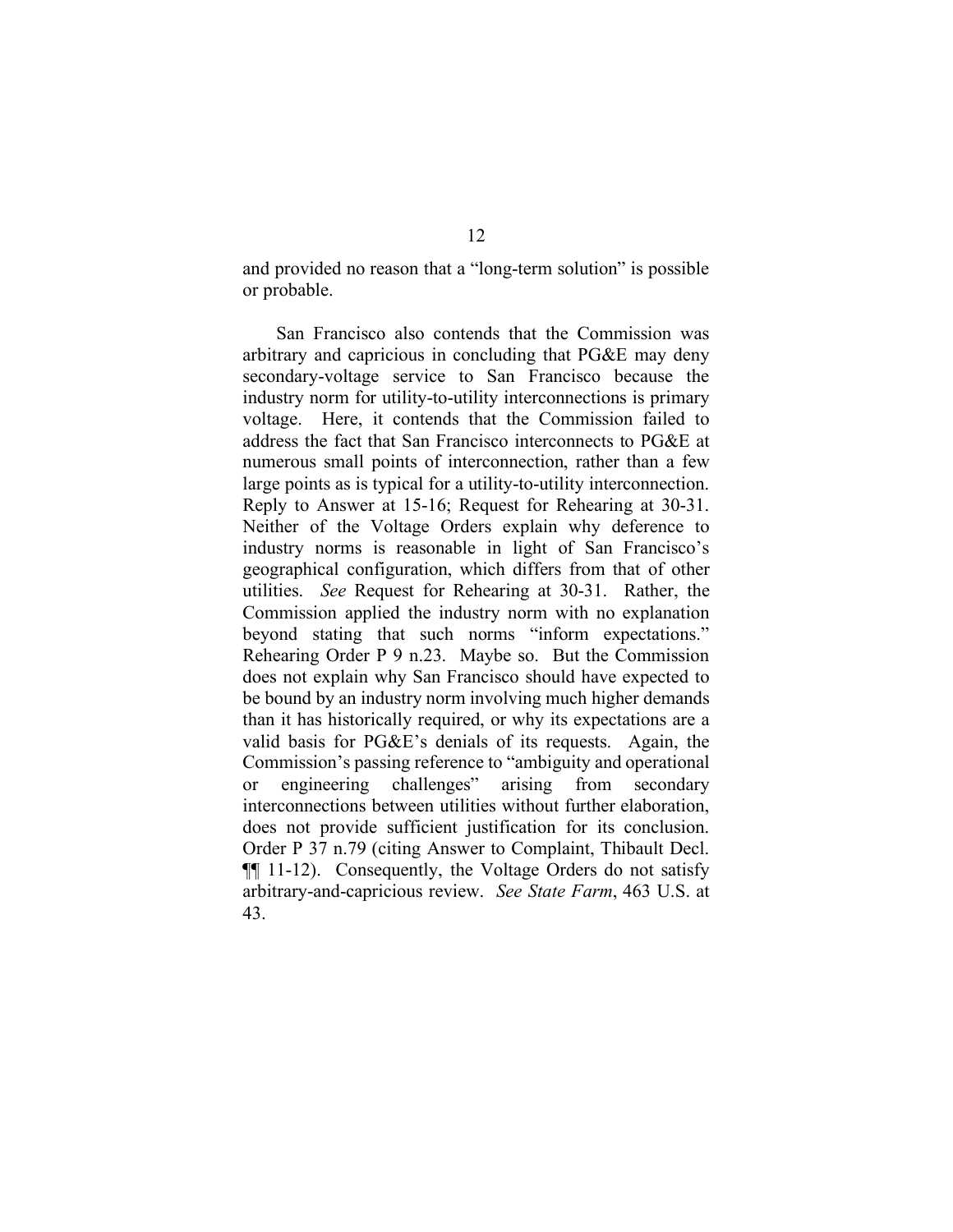# 13

# **3.**

Additionally, San Francisco contends that the Commission failed to meet its mandate to prevent undue discrimination, because PG&E offers secondary service to two wholesale customers, Western and the Pooling Authority, at higher voltages than 75 kW, and to retail customers at voltages up to 3,000 kW. When faced with a claim of undue discrimination, the Commission "must reasonably explain *how* the existing suppliers and new entrants are not similarly situated and in what respects the reasons are material." *New Eng. Power Generators Ass'n v. FERC*, 881 F.3d 202, 213 (D.C. Cir. 2018) (citing *Edison Mission Energy, Inc. v. FERC*, 394 F.3d 964, 968-69 (D.C. Cir. 2005)).

The Commission has adequately explained why San Francisco is not similarly situated to Western and the Pooling Authority, noting that both of them receive secondary service under settlement agreements with PG&E, and that the Pooling Authority is not eligible for Tariff service. Order P 37 & n.79. Western's settlement "reflects a bargained-for agreement between PG&E & Western," and San Francisco has not shown that it and its customers are similarly situated to Western and its customers. *Id.* P 42. But the Commission's response to San Francisco's claims regarding retail customers was inadequate. On the other hand, the Commission views "a retail-level standard . . . [a]s not necessarily congruent with the requirements of interconnecting wholesale customers such as San Francisco," *id.* P 38, and that San Francisco's "mere assertion of [the retail standard's] relevance is not sufficient to satisfy San Francisco's section 206 burden of proof," Rehearing Order P 13. Beyond asserting "relevance," San Francisco cited instances when its customers began retail service with PG&E during San Francisco's wholesale service negotiations with PG&E. *See* Complaint, Hale Decl. ¶¶ 25-30.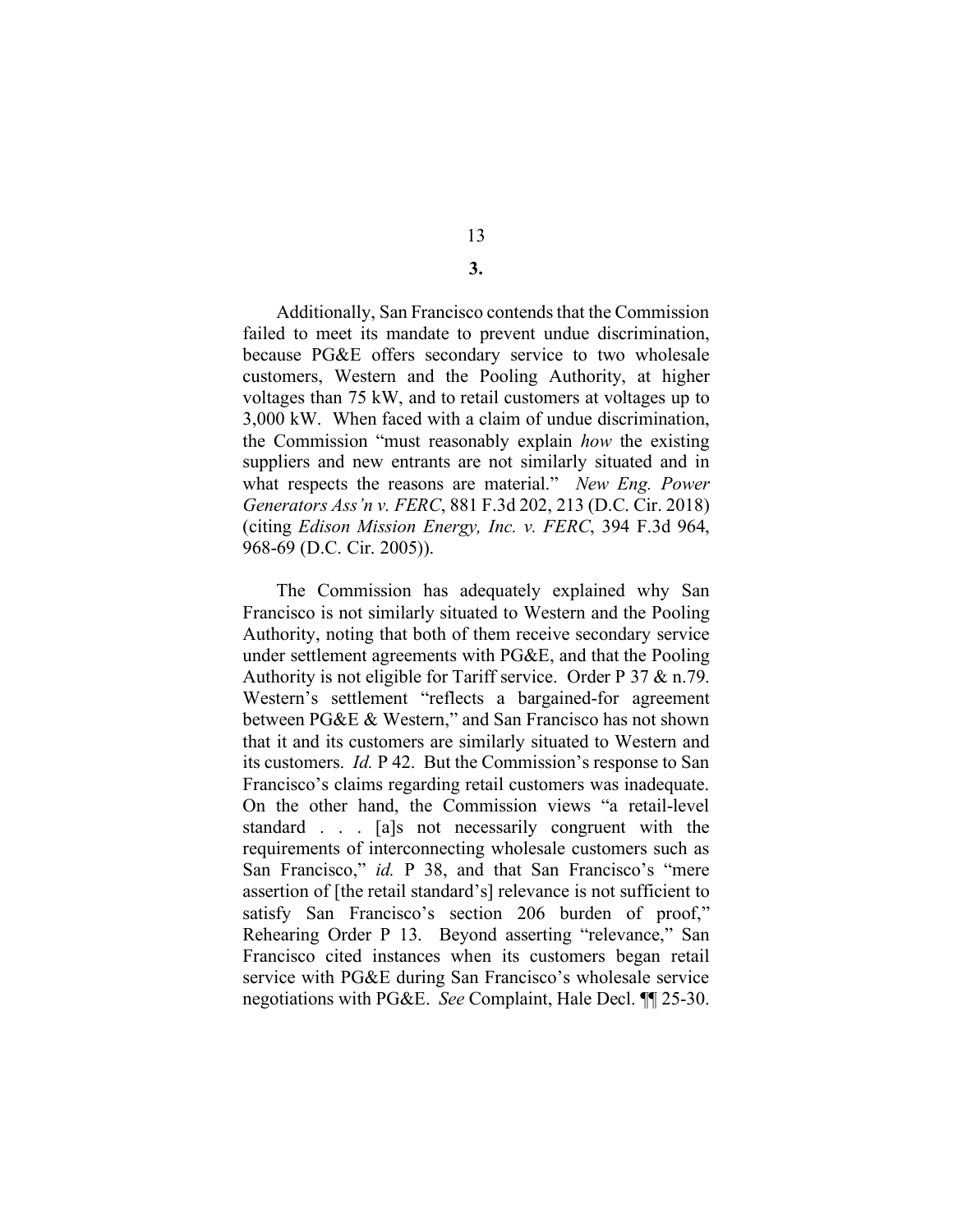The Commission accepted PG&E's explanation that these San Francisco customers only took temporary retail construction power service from PG&E, Order P 40, but this fact confirms that PG&E can compete with San Francisco through its retail offerings. The Commission's conclusion that retail service is "not necessarily congruent" does not meet its burden of reasoned decision-making.

**4.**

San Francisco further contends that the Voltage Orders are inconsistent with the terms of PG&E's Tariff, which it interprets to require PG&E to provide secondary-voltage service whenever requested, and that PG&E's contrary practice violates the filed-rate doctrine. The filed rate objection is more problematic.

**a.**

When San Francisco filed its petition, PG&E's Tariff stated that PG&E will "provide Distribution Service pursuant to the applicable terms and conditions contained in this Tariff and Service Agreement." Tariff § 1.2. After receiving an application for service, PG&E must "make a determination of available distribution capacity." Tariff § 15.5. Section 13.4 of the Tariff stated:

> If the Distribution Provider determines that it cannot accommodate a Completed Application for Distribution Service because of insufficient capability on its Transmission System or Distribution Facilities, the Distribution Provider will use due diligence to expand or modify its Distribution System to provide the requested Distribution Service, provided the Distribution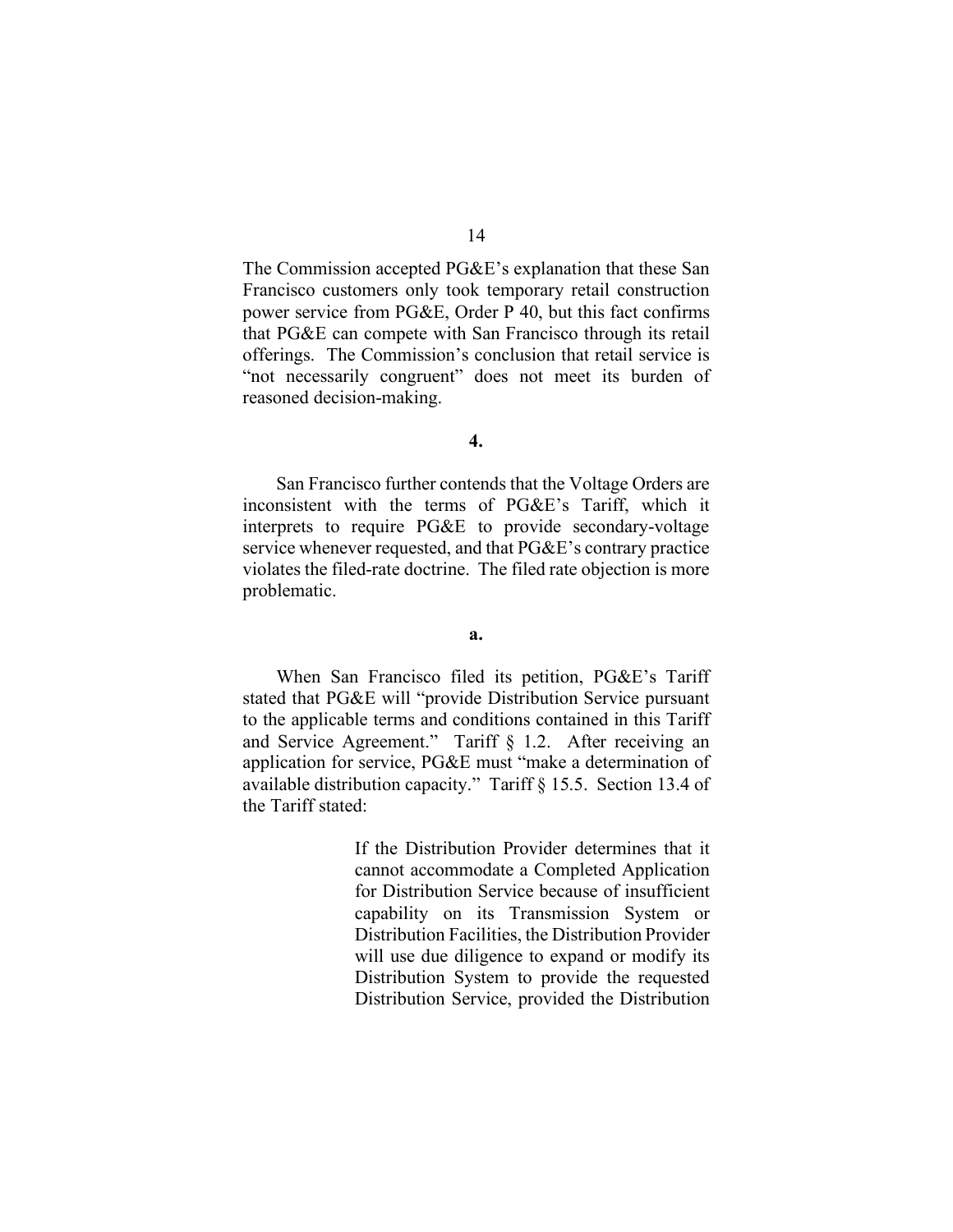Customer agrees to compensate the Distribution Provider for such costs . . . .

San Francisco thus alleged that because the Tariff defines "Distribution System" to include the secondary distribution system, Complaint at 23 (citing Tariff § 11), PG&E must expand its secondary distribution system to meet any customer request for secondary-voltage service, pursuant to Tariff Section 13.4.

The Commission concluded that "[w]hile the [Tariff] does not preclude a [Tariff] customer from requesting the level of service that it wishes to take," PG&E should retain "discretion to determine what level of service is both appropriate and available based upon the status and configuration of its existing . . . facilities and the nature and location of the interconnection request." Order P 38. As a result, "PG&E has not violated the terms of the [Tariff]." *Id*. P 35. The court has long held that the Commission's interpretation of a tariff receives "*Chevron*like deference." *Consol. Edison Co. of New York v. FERC*, 347 F.3d 964, 972 (D.C. Cir. 2003) (internal citations omitted). If the terms of the tariff are unambiguous, the court need not defer to the Commission's interpretation. If the text is ambiguous, there the court must defer if the Commission's interpretation is reasonable. *Id.* The Tariff then in effect unambiguously confirms the Commission's interpretation. Although PG&E must use due diligence to adjust its system to provide the "requested Distribution Service," Tariff § 13.4, "Distribution Service" is defined as "[t]he transporting of electric power over and through various PG&E facilities for delivery to a Distribution Customer." Tariff § 2.15. The fact that PG&E must provide wholesale distribution service when requested does not necessarily imply that it is required to provide the voltage San Francisco requests.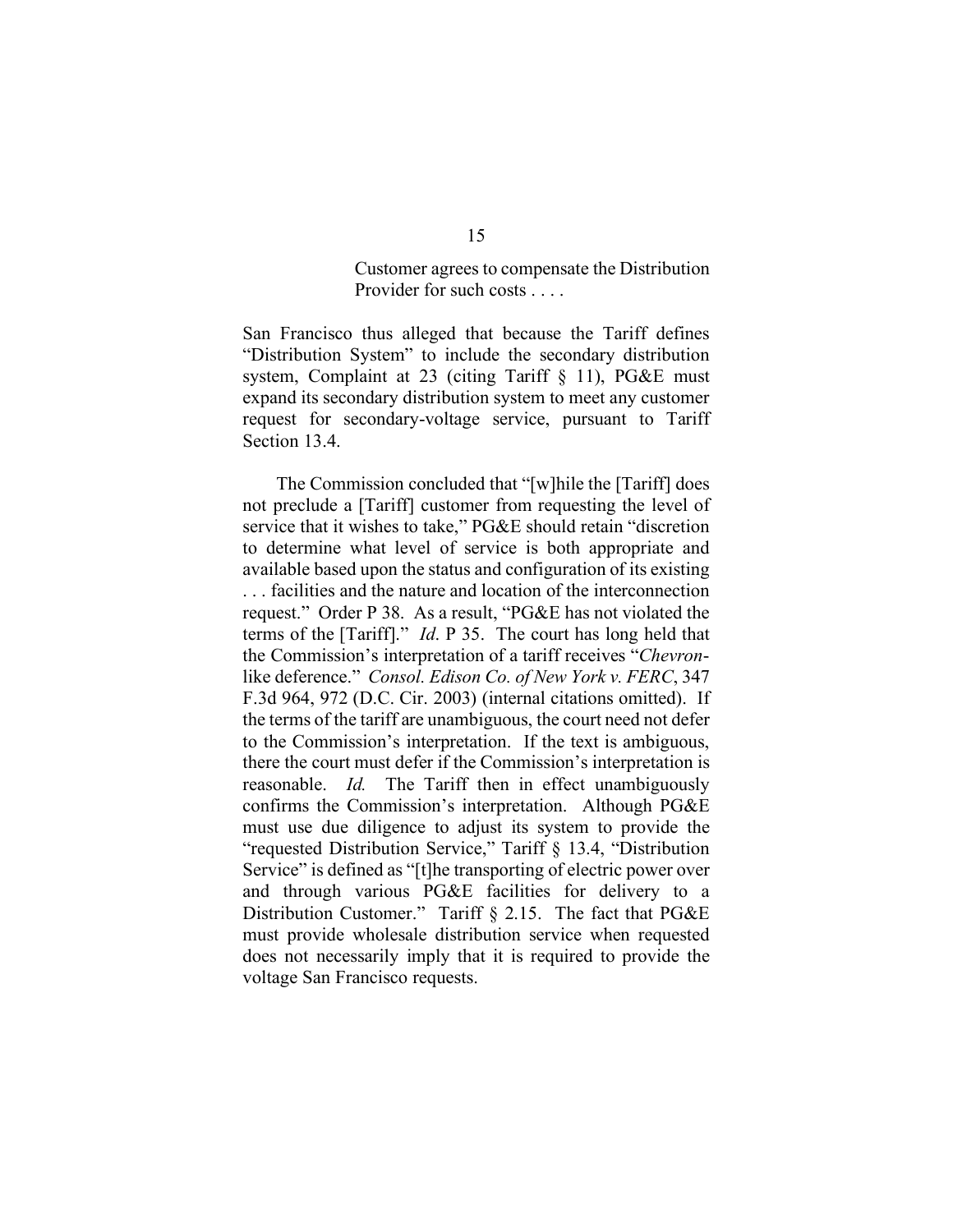16

**b.**

On the other hand, San Francisco correctly notes that PG&E's practice of requiring primary-voltage service for demands above 75 kW is not stated in its Tariff and therefore may violate the filed-rate doctrine. Under that doctrine, "utilities are forbidden to charge any rate other than the one on file with the Commission," *West Deptford Energy LLC v. FERC*, 766 F.3d 10, 12 (D.C. Cir. 2014), a prohibition that is understood to extend to other utility practices that affect rates and service. *See Keyspan-Ravenswood, LLC v. FERC*, 474 F.3d 804, 811 (D.C. Cir. 2007). The "rule of reason" requires "utilities [to] file 'only those practices that affect rates and service significantly, that are realistically susceptible of specification, and that are not so generally understood in any contractual arrangement as to render recitation superfluous.'" *Id*. (quoting *City of Cleveland v. FERC*, 773 F.2d 1368, 1376 (D.C. Cir. 1985)). Contrary to PG&E's view, San Francisco did not waive this argument but, in fact, raised it in requesting rehearing. *See* Request for Rehearing at 11-12; *see also* Reply to Answer at 8-9. *But see* PG&E Br. 25 (citing 16 U.S.C. § 825l(b); *Allegheny Power v. FERC*, 437 F.3d 1215, 1220 (D.C. Cir. 2006)).

On rehearing, the Commission stated that the 75 kW threshold is merely a "guidepost," Rehearing Order P 10, while reaffirming its position that PG&E makes case-by-case determinations of which voltage to provide, Order P 43 & n.96. Yet, as noted, the record suggests that PG&E intends to apply a categorical rule going forward. July 1, 2019 Letter at 3; Answer to Complaint at 30. Even if the 75 kW threshold is a guidepost, however, that kind of numerical threshold is the type of requirement that the "rule of reason" requires be stated in the Tariff, as a numerical threshold is "realistically susceptible of specification," *Keyspan-Ravenswood*, 474 F.3d at 811.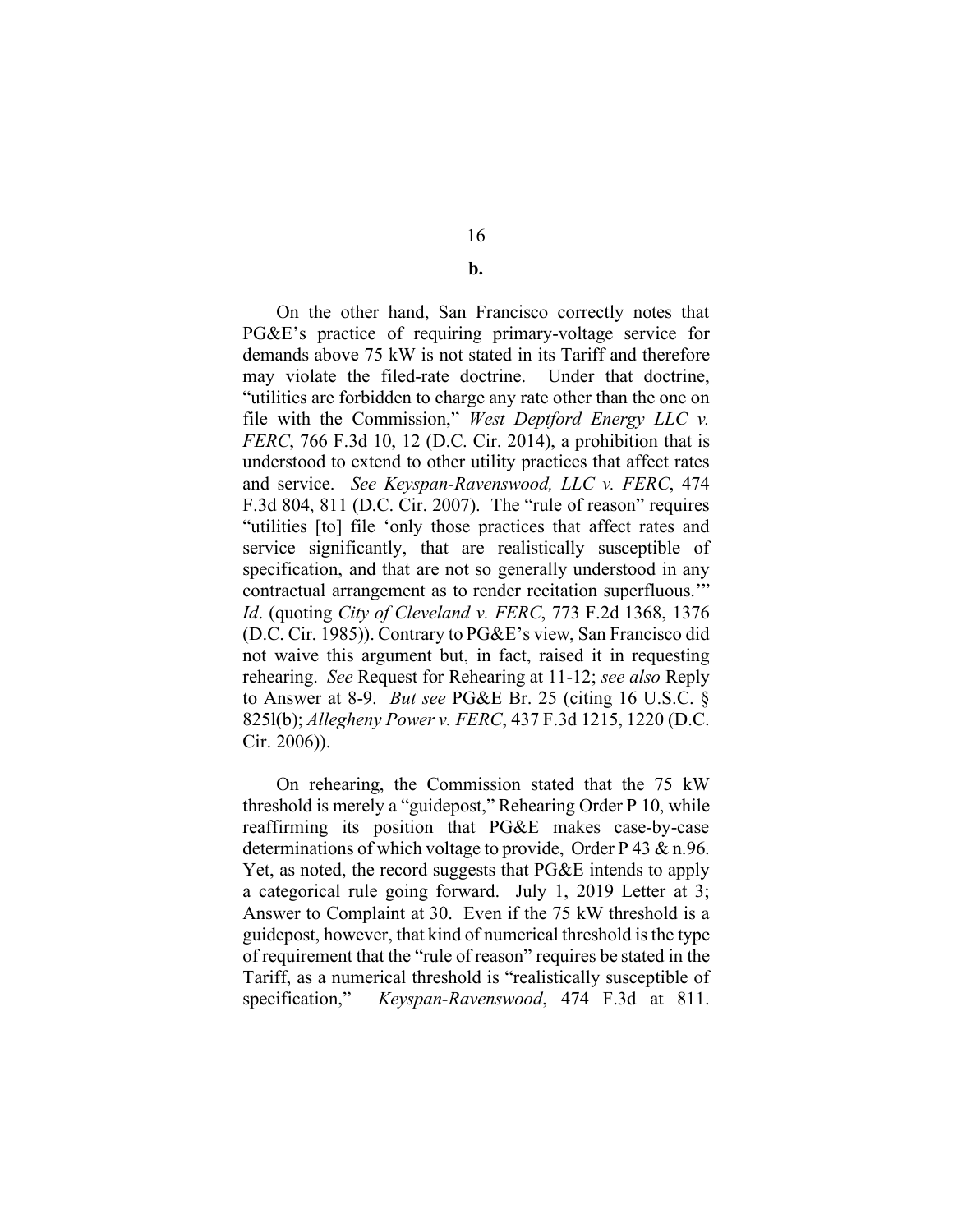PG&E's policy significantly "affect[s] rates and service" because it affects which voltage level San Francisco may receive, and different voltages have different rates. *Id.* It also cannot be "so generally understood . . . as to render recitation superfluous," given PG&E's secondary-voltage connections for demands above 75 kW and its provision of secondaryvoltage service to San Francisco prior to the 2015 transition to Tariff service. *Id.* Although primary voltage may be the industry norm for utility-to-utility interconnections, and PG&E should have discretion to provide secondary voltage on a caseby-case basis, *see* Order P 43, the Commission does not explain why these factors exempt the guidepost from specification in the Tariff under the "rule of reason."

Because the Commission did not adequately explain any operational or engineering rationale justifying PG&E's 75 kW "guidepost" and did not explain why that guidepost did not need to be in the filed tariff, the court vacates the Voltage Orders and remands the case to the Commission for further proceedings consistent with this opinion.

# **III.**

San Francisco's complaint in No. 20-1084 concerns the proper interpretation of a section of PG&E's Tariff on grandfathering.

## **A.**

Section 14.2 requires customers to demonstrate "bona fide ownership or control of . . . Intervening Distribution Facilities . . . *except in the case where an Eligible Customer meets the criteria for grandfathering in 16 USC § 824k(h)(2)* [Section  $212(h)(2)$  of the FPA]" (emphasis added). This section was added as the result of a 2015 Commission-approved settlement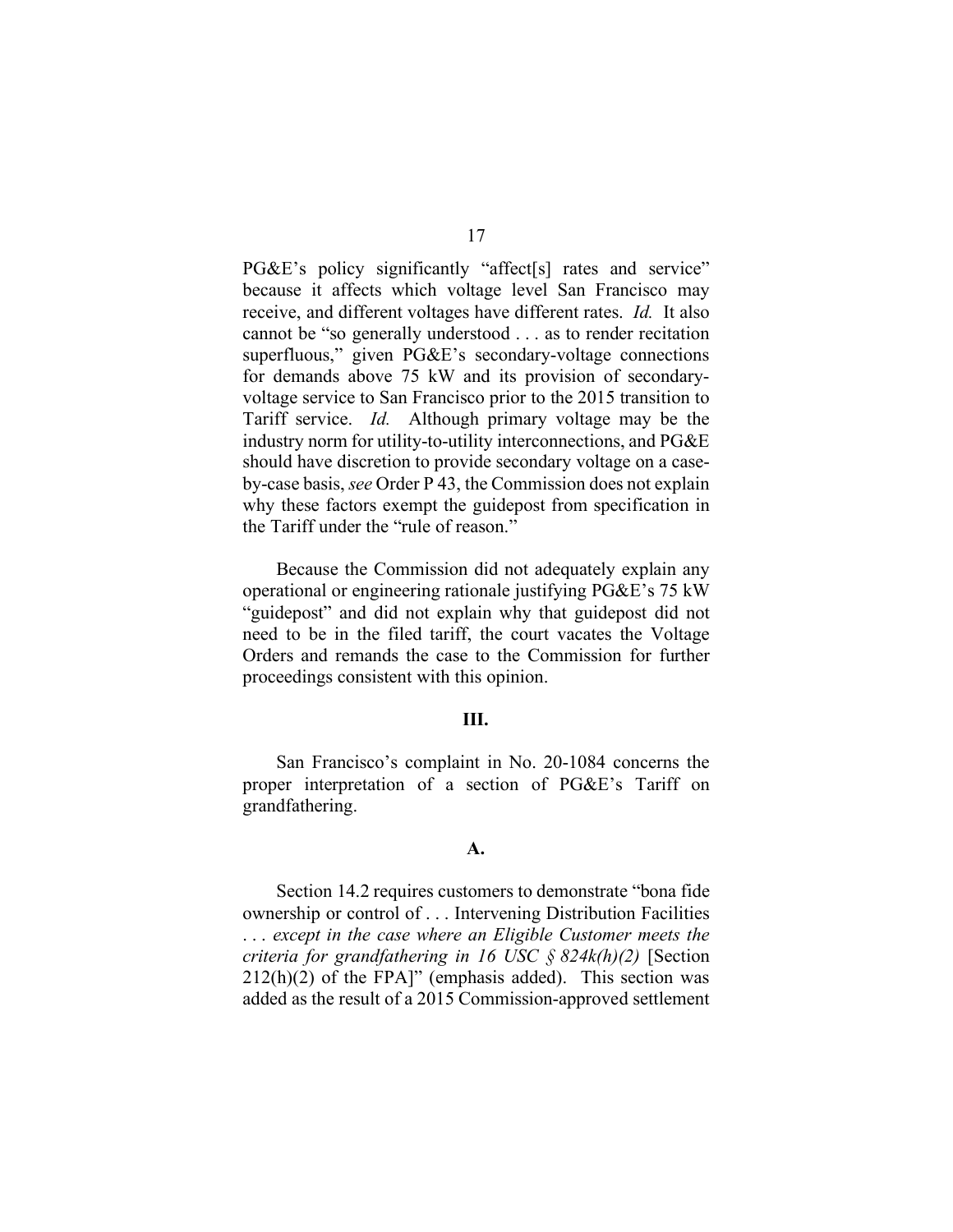between PG&E and its Tariff customers. Offer of Settlement, FERC Docket No. ER13-1188-037, eLibrary No. 20150331- 5502 (Mar. 31, 2015). Although PG&E and San Francisco agree that PG&E is bound by Section 212(h)(2) of the FPA, 16 U.S.C.  $\S$  824k(h)(2), they disagree about its scope.

On October 9, 2014, San Francisco filed a complaint with the Commission alleging, among other claims, that PG&E was improperly denying Tariff service to some of San Francisco's delivery points. San Francisco argued that PG&E was required to serve any San Francisco customer served in 1992, regardless of whether the customer stayed at the same location. Complaint at 18-20. PG&E responded that it would serve any of San Francisco's locations that it had served in 1992 but would not serve delivery points of 1992 customers that had relocated or opened new locations. Answer to Complaint at  $35-36$ .

FPA Section 212(h) provides:

No order issued under this chapter shall be conditioned upon or require the transmission of electric energy:

(1) directly to an ultimate consumer, or

(2) to, or for the benefit of, an entity if such electric energy would be sold by such entity directly to an ultimate consumer, *unless*:

 $(A)$  such entity is a ... State or any political subdivision of a State (or an agency, authority, or instrumentality of a State or a political subdivision) . . . [listing other categories]; and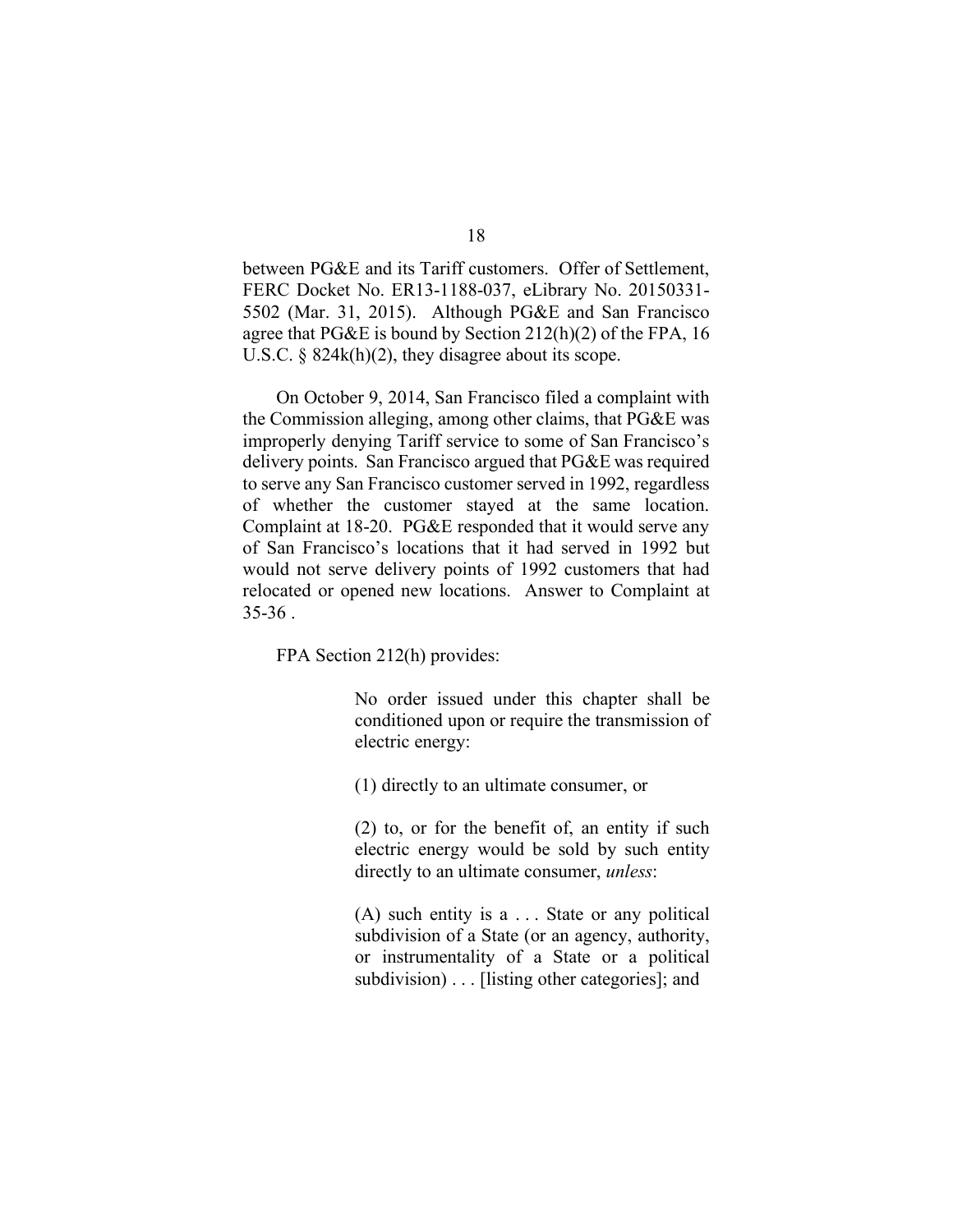(B) such entity *was providing electric service to such ultimate consumer on October 24, 1992*, or would utilize transmission or distribution facilities that it owns or controls to deliver all such electric energy to such electric consumer. (emphasis added)

On December 23, 2014, PG&E filed with the Commission a proposed replacement agreement under which PG&E would provide Tariff service to any San Francisco delivery point that received service in 1992. Proposed Service Agreement, App. C. So any delivery point that did not receive service in 1992 but did receive service in 2015 (when the bilateral agreement would expire) would receive what PG&E calls Tariffequivalent service, if the delivery point was a "municipal load," id., App. D. PG&E defined "municipal load" as:

> "Municipal Public Purpose End-Use Customers" ("Muni Load") are served at metered Points of Delivery providing power to [San Francisco's] governmental departments and agencies, public housing tenants, municipal transportation system, police stations, fire departments, public schools, city parks and public libraries. Nongovernmental private persons (other than [San Francisco] public housing tenants) and nongovernmental private corporations are not Municipal Public Purpose End-Use Customers. Small Unmetered Street Loads served under Appendix E [such as streetlights or traffic signals] are not Municipal Public Purpose End-Use Customers.

*Id.*, App. D § D.1.1. Non-municipal loads served in 2015 but not in 1992 would receive Tariff-equivalent service if the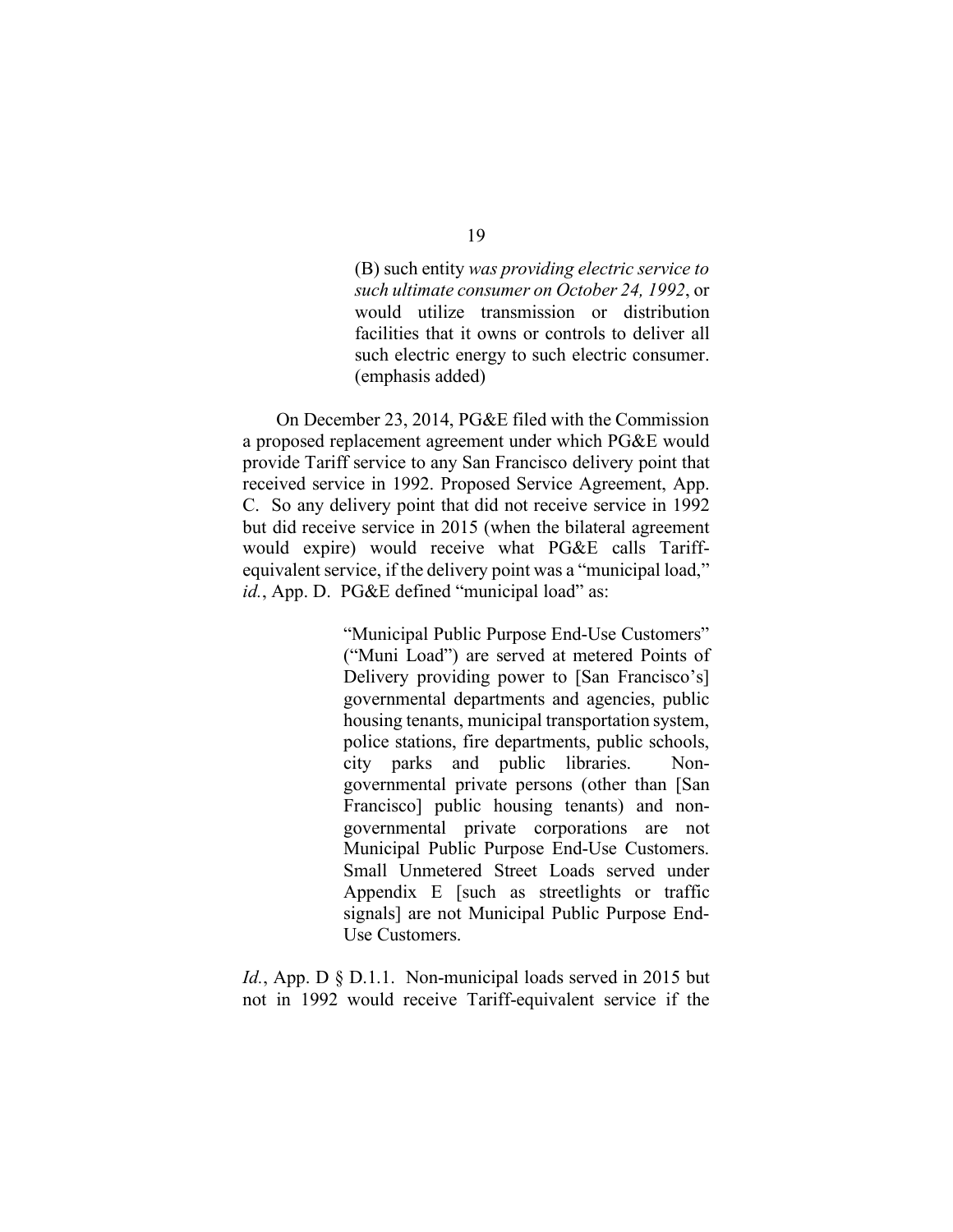delivery point continues to serve the same end-use customer as in 2015 and the electricity demand does not exceed 125 percent of the customer's average annual demand on June 30, 2015. *Id.*, App. D §§ D.1.2, D.2.

An Administrative Law Judge interpreted FPA Section 212(h)(2)(B) in light of the Commission's decision in *Suffolk County Electric Agency*, 96 FERC ¶ 61,349, at 62,301 (Nov. 15, 2001). There, the Commission concluded that Section 212(h) grandfathered the "class of customers eligible to receive service." *Id*. The ALJ determined that "the Commission's orders and opinions . . . support San Francisco's argument that grandfathering applies to the class of customers that was eligible to receive wholesale distribution service on October 24, 1992, regardless of where in the City those customers may be located now or in the future." Initial Decision P 135 (internal citations omitted). Therefore, the ALJ defined the "class" of customers as all "municipal public purpose load[s]." *Id.* P 142. He also concluded that he was "without authority" to define a "municipal public purpose" for the Commission. *Id.* P 146.

In Opinion No. 568, the Commission reversed. 169 FERC ¶ 61,128 at P 67 (Nov. 21, 2019). Distinguishing its FPA Section 212(h) precedent as involving proceedings seeking an order of mandatory service under FPA §§ 210 and 211, the Commission noted that San Francisco filed its complaint under § 206 and PG&E filed its proposed replacement agreements under § 205, *id*. P 67 n.154. Further, the Commission stated that it was not "interpreting the scope of section 212(h)," but instead only interpreting PG&E's Tariff. *Id.* Noting that other provisions of the Tariff referenced "points of delivery," the Commission viewed the "points of delivery framework" to favor PG&E's interpretation of Section 14.2. *Id.* PP 69-70. By contrast, in the Commission's view, San Francisco's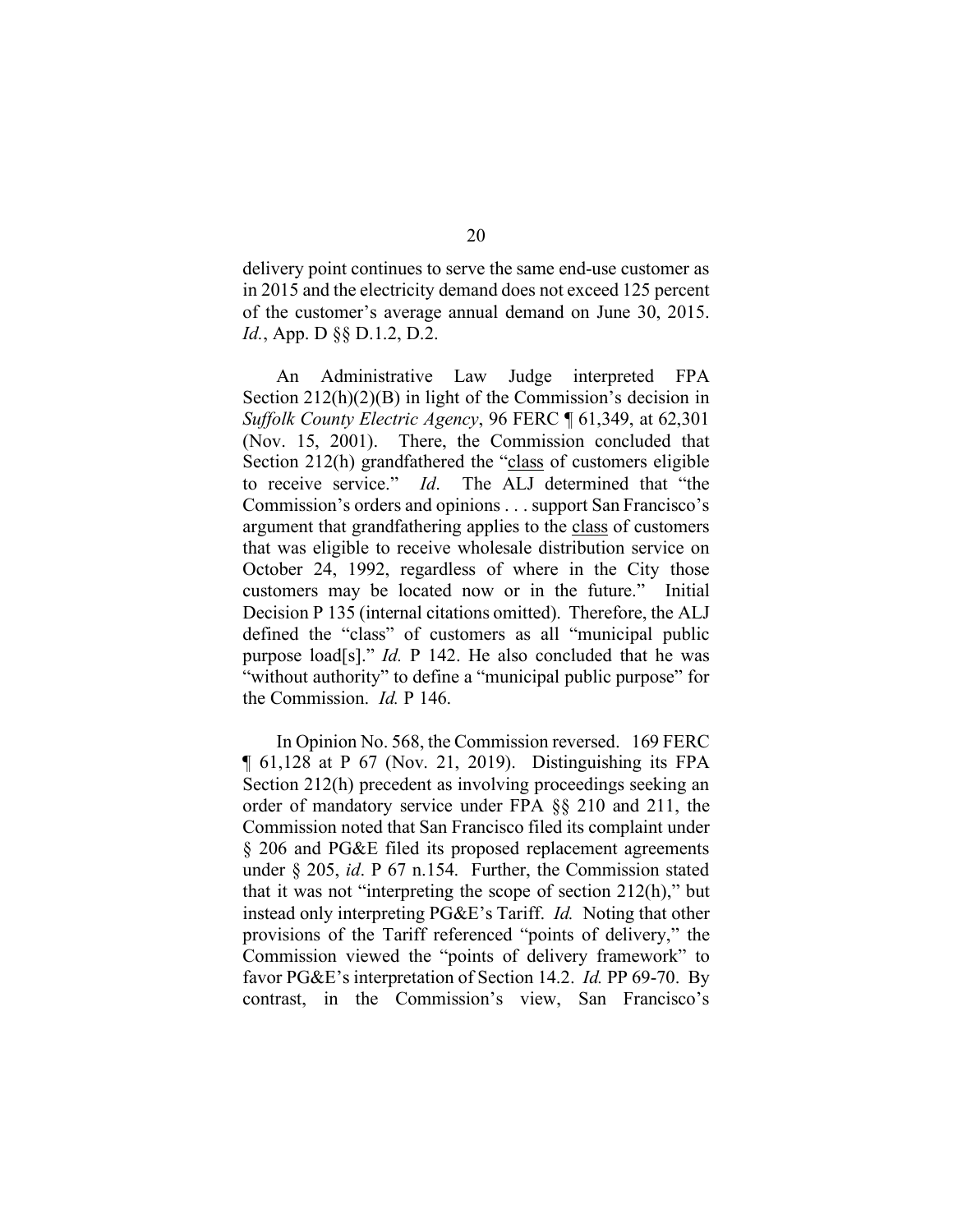interpretation "would automatically grandfather *all* San Francisco customers, thereby negating the point of delivery framework." *Id.* P 69. The Commission also accepted PG&E's definition of "municipal load" as "effectively distinguish[ing] between what is to be considered municipal load . . . and what is not." *Id.* P 72. In denying San Francisco's petition for rehearing, the Commission offered a clarification, stating that PG&E's interpretation of the Tariff was consistent with *Suffolk County*'s "class-based approach" because PG&E was still providing service to the "class of customer [San Francisco] was appropriately serving as of October 24, 1992," but "only for the universe of delivery points as they existed on June 30, 2015." Rehearing Order, 171 FERC ¶ 61,196 at P 28 (June 4, 2020).

San Francisco petitions for review of Opinion No. 568 and the Rehearing Order (collectively, the "Grandfathering Orders"). The Court accords the Commission's interpretation of filed tariffs *Chevron*-like deference. *See supra* Subsection II.B.4.a. Although the Court will defer to the Commission's interpretation of its own precedent, the Commission must acknowledge that it is departing from its precedent and provide a reasoned explanation indicating that prior policies and standards are being deliberately changed, not casually ignored. *ESI Energy, LLC v. FERC*, 892 F.3d 321, 329 (D.C. Cir. 2018).

#### **A.**

Section 14.2 of the Tariff provides, by its plain terms, an exception to the required ownership or control of intervening Distribution facilities for customers that "meet[] the criteria for grandfathering in 16 USC § 824k(h)(2)." The text unambiguously indicates that the Tariff incorporates the requirements of FPA Section 212(h)(2). The parties had agreed in a Joint Brief to the Commission that they "referenced Section 212(h) of the FPA to define the requirements and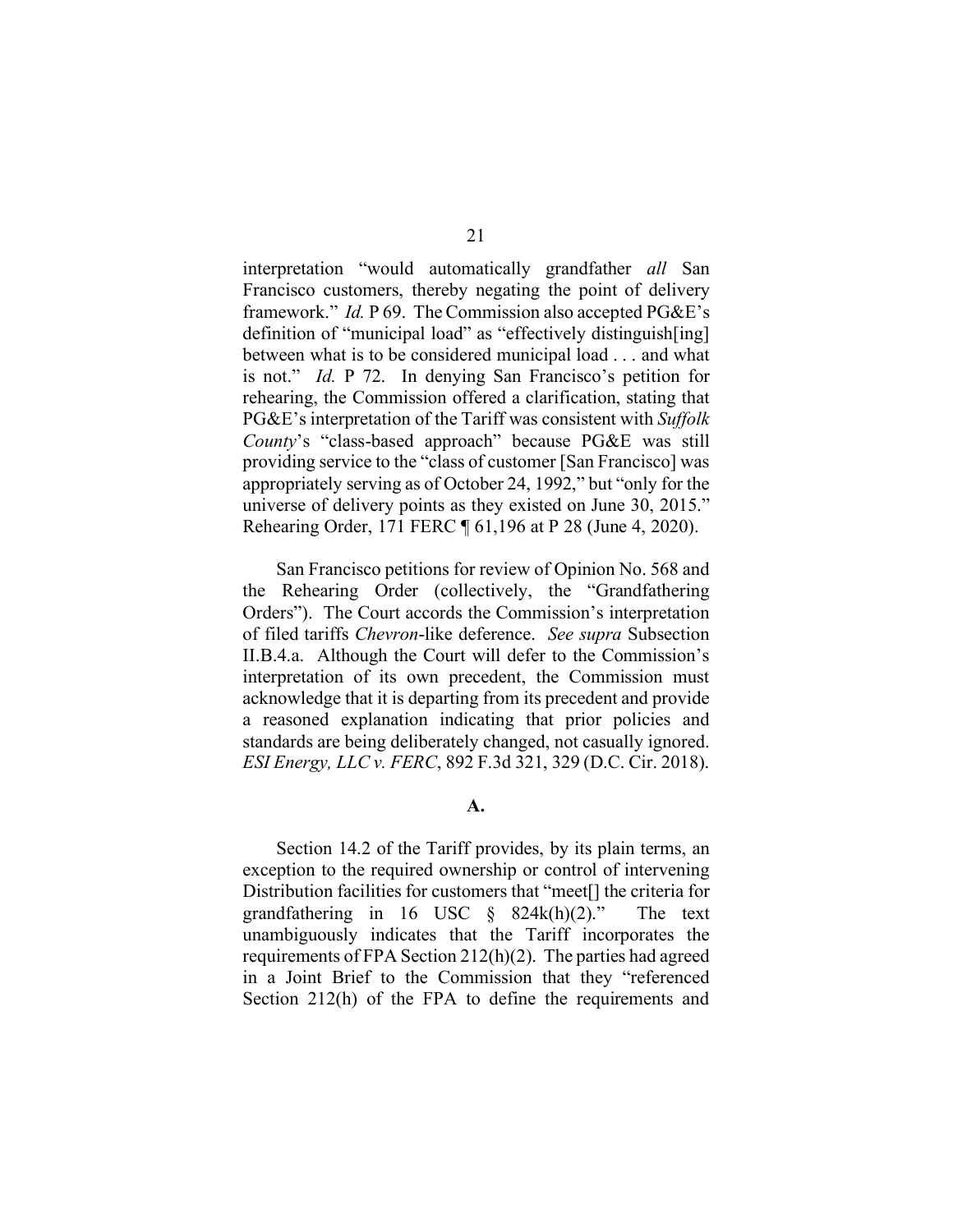boundaries of eligibility for service under PG&E's [Tariff]," and that "[t]he intent of [that reference] in the [Tariff] as it pertains to grandfathering was to ensure that the Commission's interpretation of the statute was incorporated into the [Tariff's] eligibility rules." Joint Brief at 2-3 (Sept. 24, 2018). The Commission, however, expressly disclaimed that it was "interpreting the scope of [Section] 212(h) or the precedent thereunder beyond the salient point that they are not applicable in this [Section 206] proceeding." Opinion No. 568 P 67 n.154. Because the Commission based its decision in Opinion No. 568 on requirements other than those in Section 212(h), the court owes no deference to its interpretation of unambiguous Tariff text.

The Commission's attempts to defend its interpretation are unpersuasive. First, the Commission states that "the [Tariff] frames [PG&E's] distribution service in terms of delivery points," and that service should therefore be grandfathered on a location-by-location basis. Opinion No. 568 P 70 & n.160. Tariff Section 14.2 itself requires applicants to prove that the criteria of FPA Section 212(h)(2) are met "for each Point of Delivery," and Tariff Section 15.5.1 states that a distribution provider may reject service on the ground that "it disputes that the Point of Delivery qualifies." That the Tariff references "points of delivery" does not necessarily imply that only specific points of delivery may be grandfathered, and those references to "points of delivery" do not change the fact that the Tariff expressly references the criteria of Section 212(h)(2).

Second, the Commission views PG&E's narrow interpretation of Section 212(h)(2) to employ the class-based approach used by the Commission in *Suffolk County* because it effectively grandfathers "each delivery point it was serving (as of June 30, 2015), as long as the customer at that delivery point is a member of the class of customer [San Francisco] was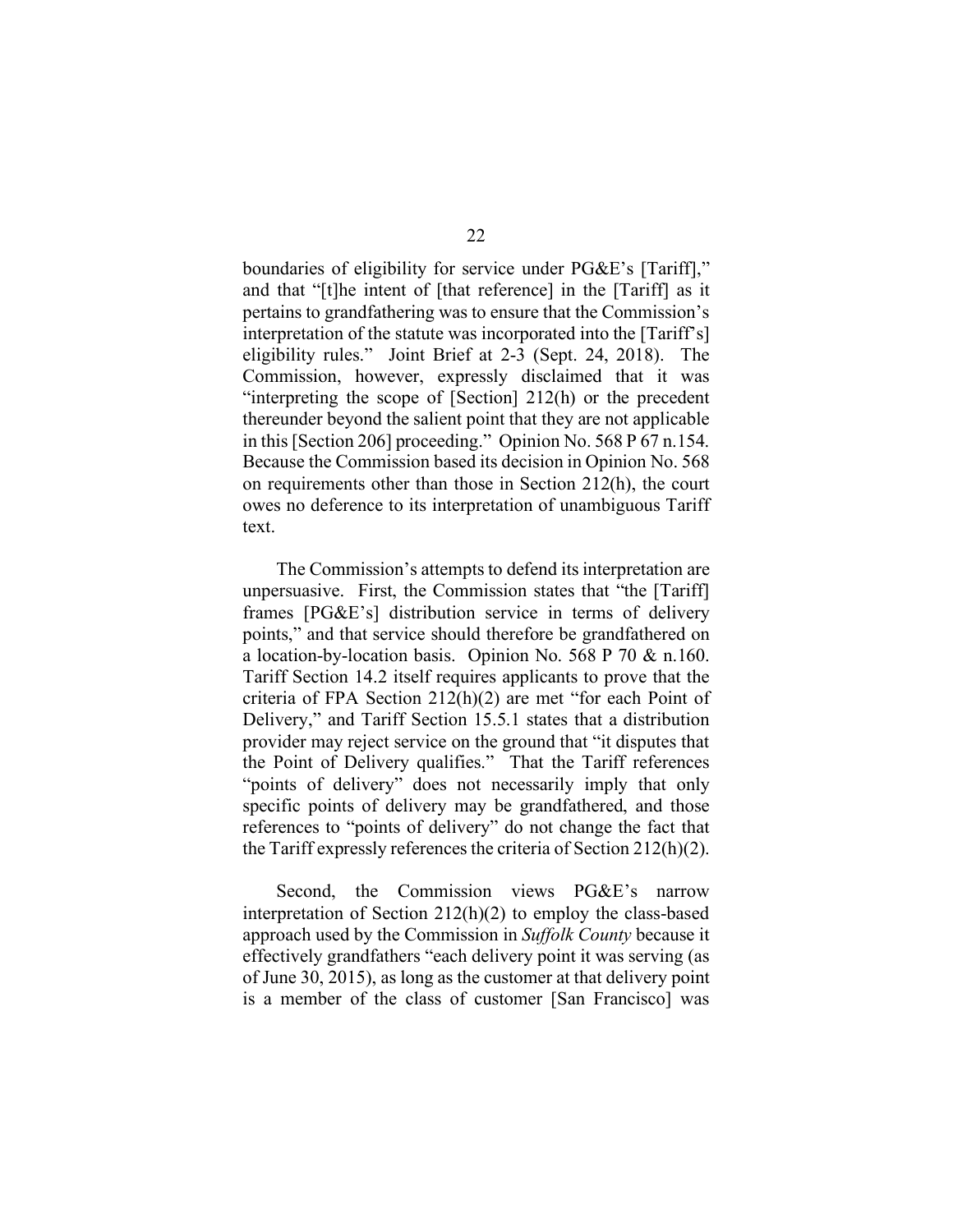appropriately serving as of October 24, 1992." Rehearing Order P 28 (quoting PG&E Brief on Exceptions at 13-14). This is true in the sense that PG&E has proposed to provide Tariff service or Tariff-equivalent service to all municipal loads it served in 2015. But this is not the same as ruling those loads are Tariff-eligible. PG&E's voluntary accommodations for the excluded delivery points do not justify the Commission's interpretation of the Tariff, and the Commission acknowledged that applying *Suffolk County* supports San Francisco's approach. Opinion No. 568 P 69.

Third, the Commission viewed San Francisco's interpretation of the grandfathering exception to render Section 14.2 meaningless, "because *all* customers within the class of customers taking service on October 24, 1992 would be grandfathered in perpetuity." Rehearing Order P 24. Not so. Under San Francisco's interpretation, PG&E's customers must satisfy the criteria of Section  $212(h)(2)$  to qualify for grandfathering: be an eligible entity that served end-use customers as of October 24, 1992. Any end-use customers San Francisco did not serve in 1992 could not qualify for the Section 14.2 exception.

Fourth, as PG&E notes, the court will generally defer to the Commission's interpretation of its own precedent. But not when the Commission "depart[s] from those rulings without provid[ing] a reasoned analysis indicating that prior policies and standards are being deliberately changed, not casually ignored." *ESI Energy*, 892 F.3d at 329 (internal quotation marks and citation omitted). The Commission attempts to distinguish its precedent on the ground that San Francisco filed its complaint under FPA § 206 while the cases in *Suffolk County* concerned proceedings for mandatory interconnection under FPA §§ 210 and 211. Opinion No. 568 P 67 n.154. Here, however, the Commission expressly declined to interpret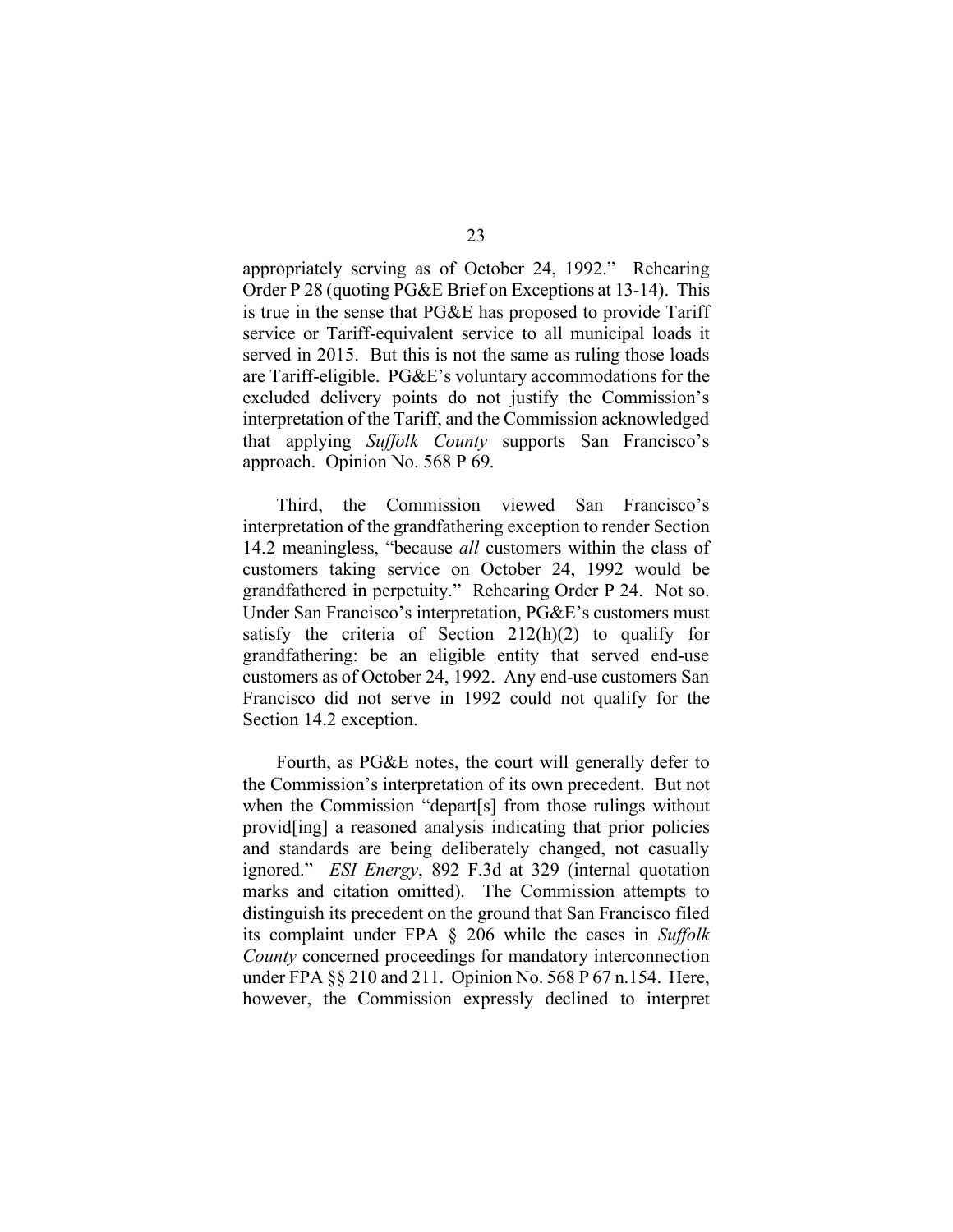24

Section 212(h), ignoring the unambiguous terms of the Tariff. *Id.* Even interpreting the Grandfathering Orders to create different interpretations of Section 212(h) for § 210 and 211 proceedings and another for § 205 and 206 proceedings, the Commission failed to explain why Section 212(h)(2)'s criteria would have different meanings in those contexts.

**B.**

San Francisco also contends that the Commission was arbitrary and capricious in accepting PG&E's definition of "municipal load" because it excludes from grandfathering certain customers that were receiving service in 1992. Under the Commission's Section 212(h) precedent, the Tariff's grandfathering clause covers "the class of customers eligible to receive service" on October 24, 1992. *Suffolk County*, 96 FERC ¶ 61,349, at 62,301 (2001). That is, the Tariff allows grandfathering of a customer San Francisco served under the prior interconnection agreement even though that customer seeks Tariff service at a new delivery point. Therefore, the court must address whether the Commission's definition of "municipal load" excludes customers San Francisco served prior to the grandfathering date.

As noted, the Commission accepted PG&E's definition because it "effectively distinguishes between what is to be considered municipal load . . . and what is not," and that although PG&E's definition of "municipal load" differed from the definition in San Francisco and PG&E's 1987 bilateral agreement, "a new contract may well have new terms and definitions." Opinion No. 568 P 72; *see* Rehearing Order PP 33-34. True, but the Commission's analysis of "municipal load," like its interpretation of Section 14.2 of the Tariff, failed to address the grandfathering criteria of Section 212(h)(2), much less the Commission's precedent interpreting it. The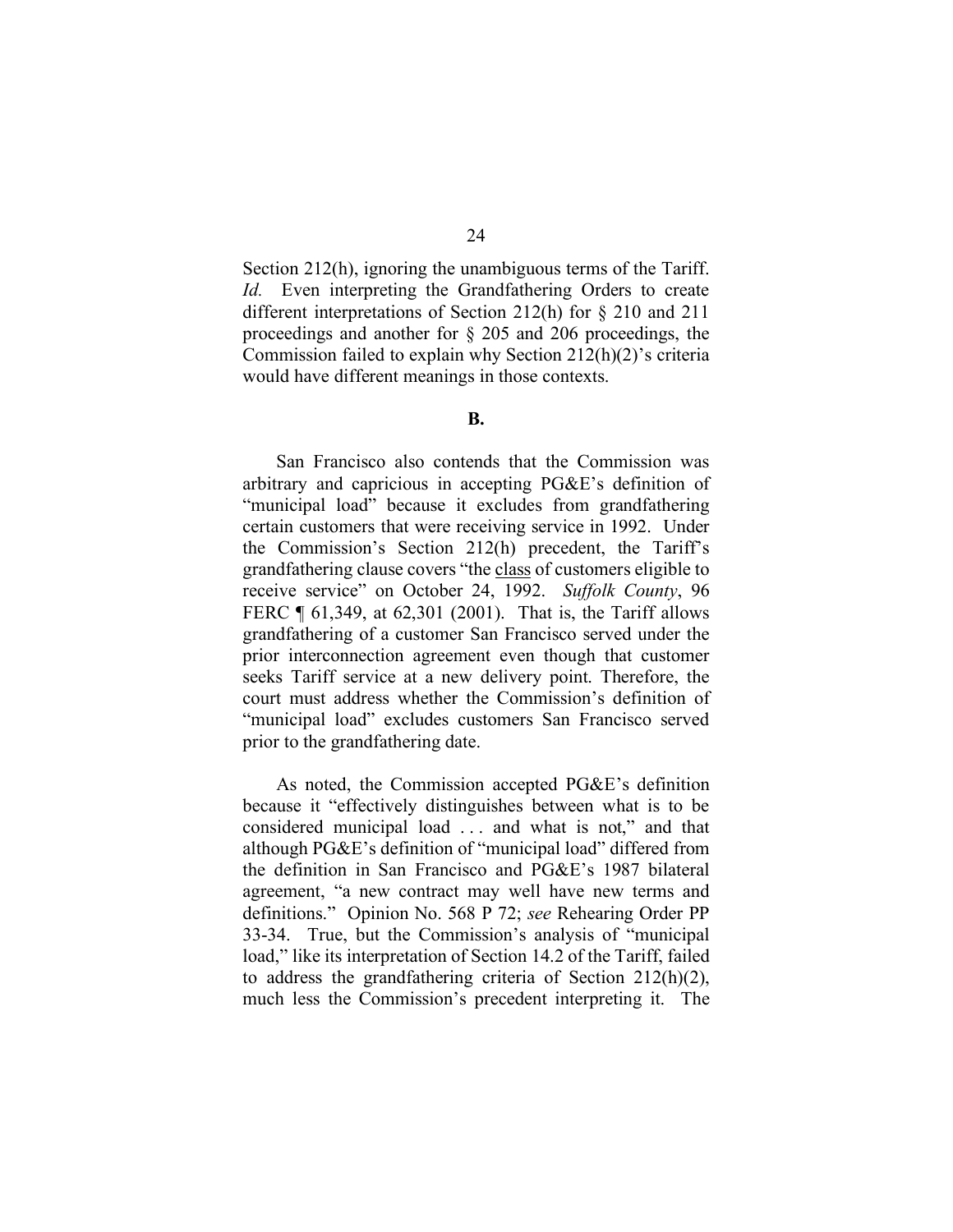Commission acknowledged that *Suffolk County* would require grandfathering of a customer San Francisco served under the prior interconnection agreement in 1992 even though that customer seeks Tariff service at a new delivery point. Opinion No. 568 P 69. And the Commission expressly accepted PG&E's definition to "describe the class of customers that San Francisco was serving as of October 24, 1992." Rehearing Order P. 18. Yet PG&E's definition would exclude entities served in 1992, including private parking garages on City property, tenants at San Francisco International Airport, and SOMArts, a neighborhood arts program partially funded by the San Francisco Arts Commission. *See* Ex. SF-2 at 14, 15; Ex. SF-6 at 7-11; Ex. PGE-5 at 10. Because the Commission's Grandfathering Orders do not acknowledge the conflicts between PG&E's definition of "municipal load" and its own precedent interpreting Section 212(h)(2) criteria, the Grandfathering Orders are arbitrary and capricious.

Finally, the court notes that the orders on review present a troubling pattern of inattentiveness to potential anticompetitive effects of PG&E's administration of its openaccess Tariff. More than a century ago, Congress authorized the Hetch Hetchy System not only to provide San Francisco with a source of cheap power but also to ensure competition in its retail power market. Faced with claims that PG&E was frustrating that competition by treating its own retail service preferentially and refusing service for customers San Francisco had served for decades, the Commission fell short of meeting its "duty" to ensure that rules or practices affecting wholesale rates are "just and reasonable*." Elec. Power Supply Ass'n*, 577 U.S. at 277.

Accordingly, the court grants San Francisco's petitions challenging the Voltage Orders in No. 20-1313 and the Grandfathering Orders in No. 20-1084, vacates those orders,